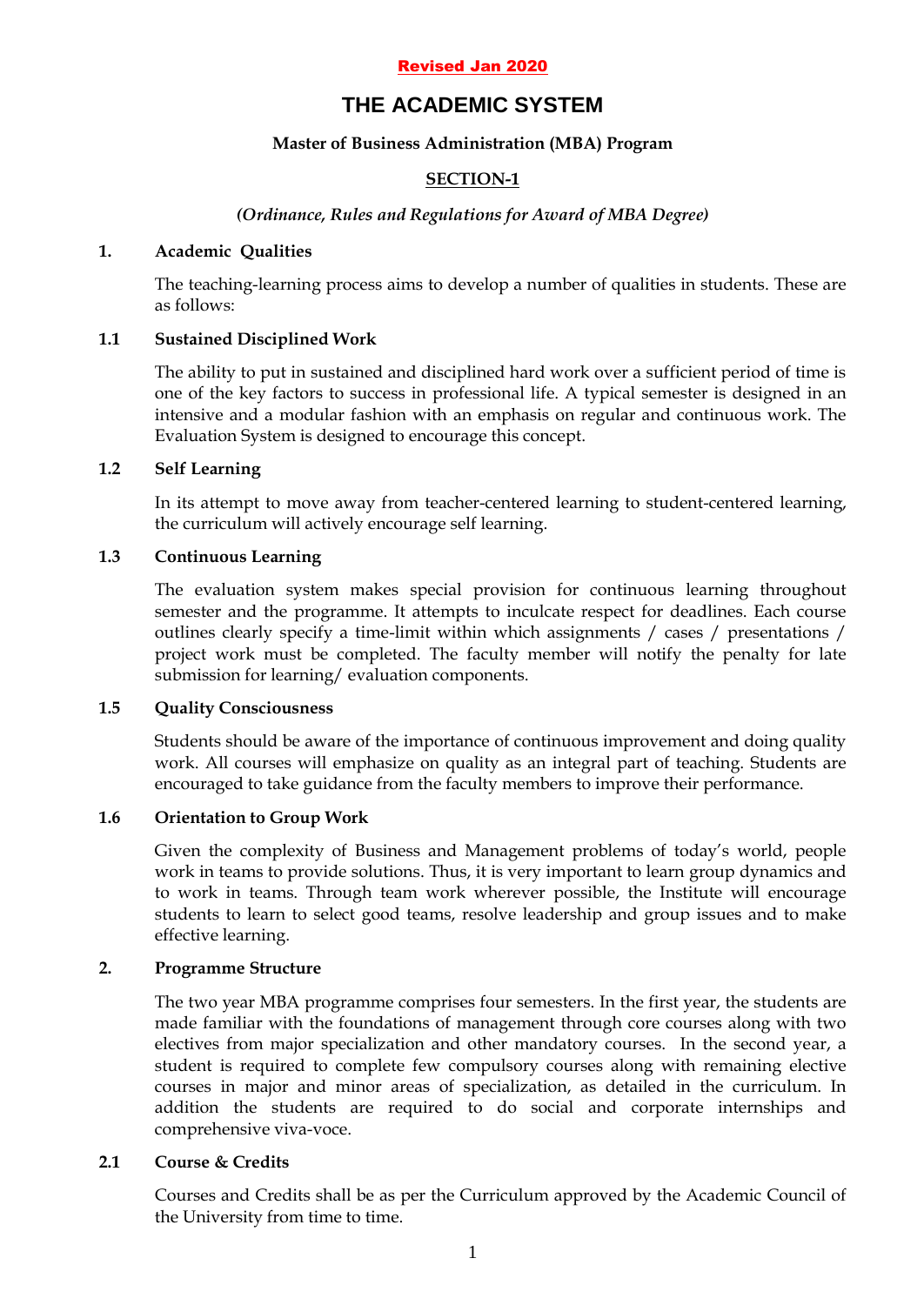### **2.2 Corporate Internship**

Students of MBA programme are required to undertake 8 week mandatory corporate internship in their chosen specialization during the summer break at the end of second semester. Successful completion of corporate internship shall be mandatory for award of the degree. The objective of corporate internship is to help students relate the concepts learnt in the class with practice in real-life situations, to make them aware of business practices and to instill in them a sense of discipline essential for success in the corporate world. Submission schedule of the corporate internship report will be spelt out in the academic calendar.

## **2.3 Social Internship**

Each student shall be required to undertake mandatory social internship at the end of fourth semester. The objective of social internship is to sensitize students towards their social responsibility.

## **2.4 Comprehensive Viva-Voce**

The MBA programme includes a comprehensive viva-voce at the end of second semester. The objective of the comprehensive viva-voce is to integrate the learning in different courses and develop a holistic view of business and management. The detailed guidelines for comprehensive viva-voce shall be issued separately by the Programme Director, with the prior approval of the Director/Vice Provost-JBS before commencement of respective semester

## **RULES AND REGULATIONS**

### **3. The Evaluation System**

The evaluation system of the Institute is oriented to encourage the academic qualities listed above. The Institute follows a continuous evaluation policy. This is to train the student to put in sustained and disciplined work over the entire period of study.

### **3.1 Theory**

There shall generally be three examinations. These shall have a total weightage of 75%; the balance 25% weightage will be of teacher"s assessment which will be awarded by the course coordinator/ respective teacher.

Allotment of marks, duration of each Examination and coverage of Syllabi will be as under:-

| Examination        | Test-1       | Test-2                                  | Make-up<br>$(Test-1/Test-2)^*$ | End Sem.<br>$Exam**$ |
|--------------------|--------------|-----------------------------------------|--------------------------------|----------------------|
| <b>Total Marks</b> | 20           | 20                                      | 20                             | 35                   |
| Duration           | 1 hour       | 1 hour                                  | 1 hour                         | 2 hours              |
| Syllabi Coverage   | Up to Test-1 | Covered<br>between Test-<br>1 to Test-2 | Up to Test-2                   | Full syllabi         |

### **3.1.1 Written exams**

**\***For Special cases (Medical or other), Make-up Examination will be conducted after Test-2, for those students who could not appear for Test-1 or Test-2 or both examinations (See rules for make-up examination).

**\*\***For the purpose of Grading in the course of study, appearing in end semester examination will be mandatory. Failure to do so in a course shall result in award of "F" grade in the course. Such students shall not be eligible to appear in supplementary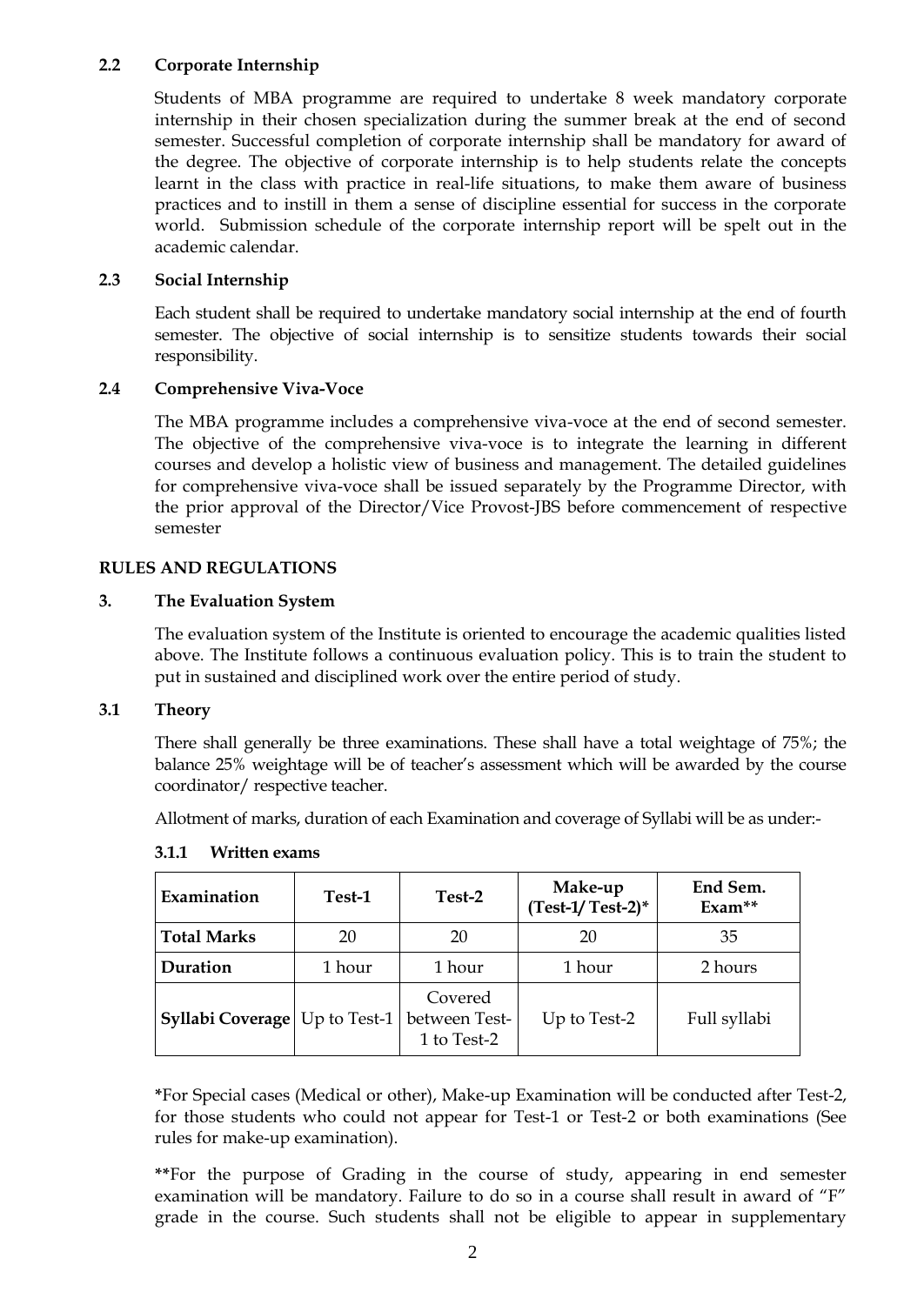examination of the course.

## **3.1.2 Teachers Assessment**

Students who fail to meet the requirements, deadlines etc. of the submission of projects or assignments or those who absent themselves at assessment sessions will not be entitled to any marks assigned for the same. In their own interests, students are advised to follow the guidelines and schedules for submission of projects/ assignment reports, etc. In special cases, if the delay is on account of project assignments/ placement activities, the student will be required to get a written recommendation of the faculty to the Head of JBS. Only on approval of Head of JBS, the faculty will award marks to the students.

# **3.2 Corporate Internship**

- (a) All MBA students will undergo compulsory corporate internship of eight weeks during the summer vacation after second semester.
- (b) Each student shall be allotted a faculty mentor from JBS and a corporate mentor from the organization with whom they will work during internship.
- (c) The faculty mentor from JBS will be allotted by Head of JBS at the end of second semester and the corporate mentor shall be appointed by the appropriate authority in the organization and communicated to the Head of JBS and Dean-(A&R) in the beginning of the internship.
- (d) The corporate mentor shall forward to the faculty mentor, the topic identified and the work plan for the internship within one week of the joining of the student.
- (e) The corporate mentor and the faculty mentor and the student shall remain in continuous touch with each other about the progress of the work being done by the student.
- (f) The corporate internship progress would be monitored through two reviews. The first review will be conducted at the end of the third week as mid internship review and second review will be conducted at the end of seventh week as final internship review.
- (g) In the mid internship review, each student will be required to send a one-page report containing complete profile of the company in which internship is being carried out, the objectives of his/ her study and review of the work done till the end of 3rd week to the faculty mentor within 3 days of the completion of first 3 weeks.
- (h) In the final Internship review, on completion of 7 weeks, each student will submit a one-page report of the entire work done during internship to the faculty mentor within 3 days of completion of 7 weeks.
- (i) Each student will maintain a training diary in a format to be provided by Head-Training & Placement. Student will be required to submit the diary to the faculty mentor along with the internship report.
- (j) After completion of the corporate internship, each student will be required to write and submit a project report of not more than 70-80 pages in the format as available on the institute website as well as in the study material folder.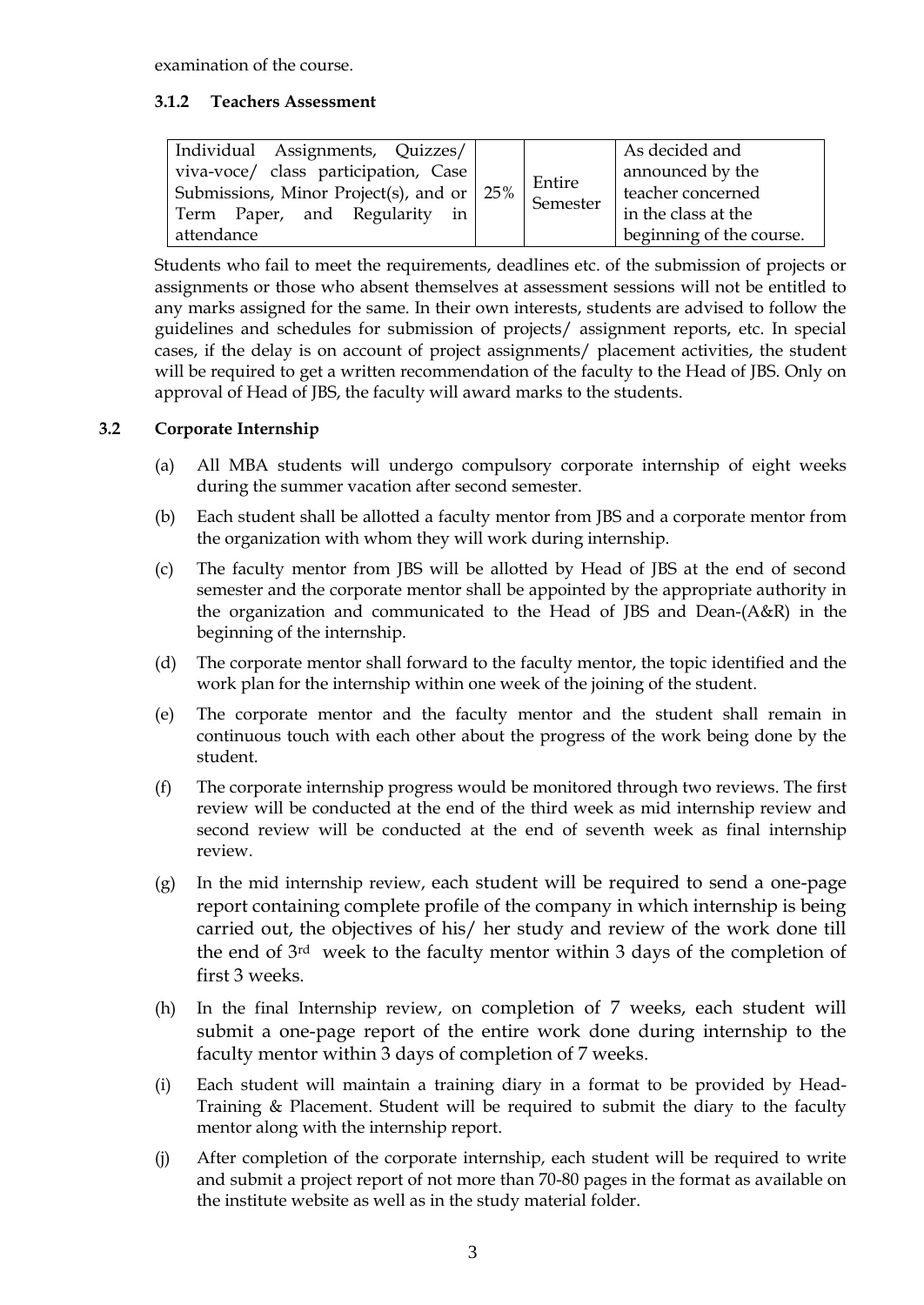(k) The evaluation of the corporate internship shall also be done by the corporate mentor and the marks awarded component-wise will be forwarded to the Internal Supervisor with a copy to Head of JBS.

## (l) **Evaluation of Corporate Internship:**

Evaluation will be based on the components:

## 1. **Industry Analysis**

- 2.1 Industry size & trends of growth
- 2.2 Competitive analysis
- 2.3 Position of the company in terms of Market share etc.
- 2.4 Corporate mission and objectives
- 2.5 Portfolio analysis
- 2.6 Sector & Market Segment

If for some reason the annual report of the organization is NOT AVAILABLE in which internship is being done, then financial analysis of any other listed company in the same industry and compare with other listed company of the industry.

## **2. Financial Analysis – Calculate as well as its interpretation in Business context**

Analysis of balance sheets, Profit & loss statements of the company for last three financial years in terms of minimum three ratios in each of the following categories and also analysis of cash flow statements for last 3 years:

- (a) Liquidity ratios
- (b) Profitability ratios
- (c) Activity ratios
- (d) Leverage ratios

Comparative analysis of the above with the balance sheets, Profit  $\&$  loss statements and cash flow statements of one of its competitors should be done.

### **3. Detailed study / Research Project**

Detailed study on the Marketing, Operations and Finance & HR functions

OR

Specific field based project assigned during the internship

### 4. **Report Writing**

Evaluation of the corporate internship shall be as follows:

| Day to day work to be awarded by faculty mentor:   | 25 Marks |
|----------------------------------------------------|----------|
| Day to day work to be awarded by corporate mentor: | 25 Marks |
| Project Report:                                    | 15 Marks |
| End semester evaluation by a panel of examiners:   | 35 Marks |

### **3.3 Social Internship**

(a) All MBA students will undergo compulsory social internship of four weeks after fourth semester.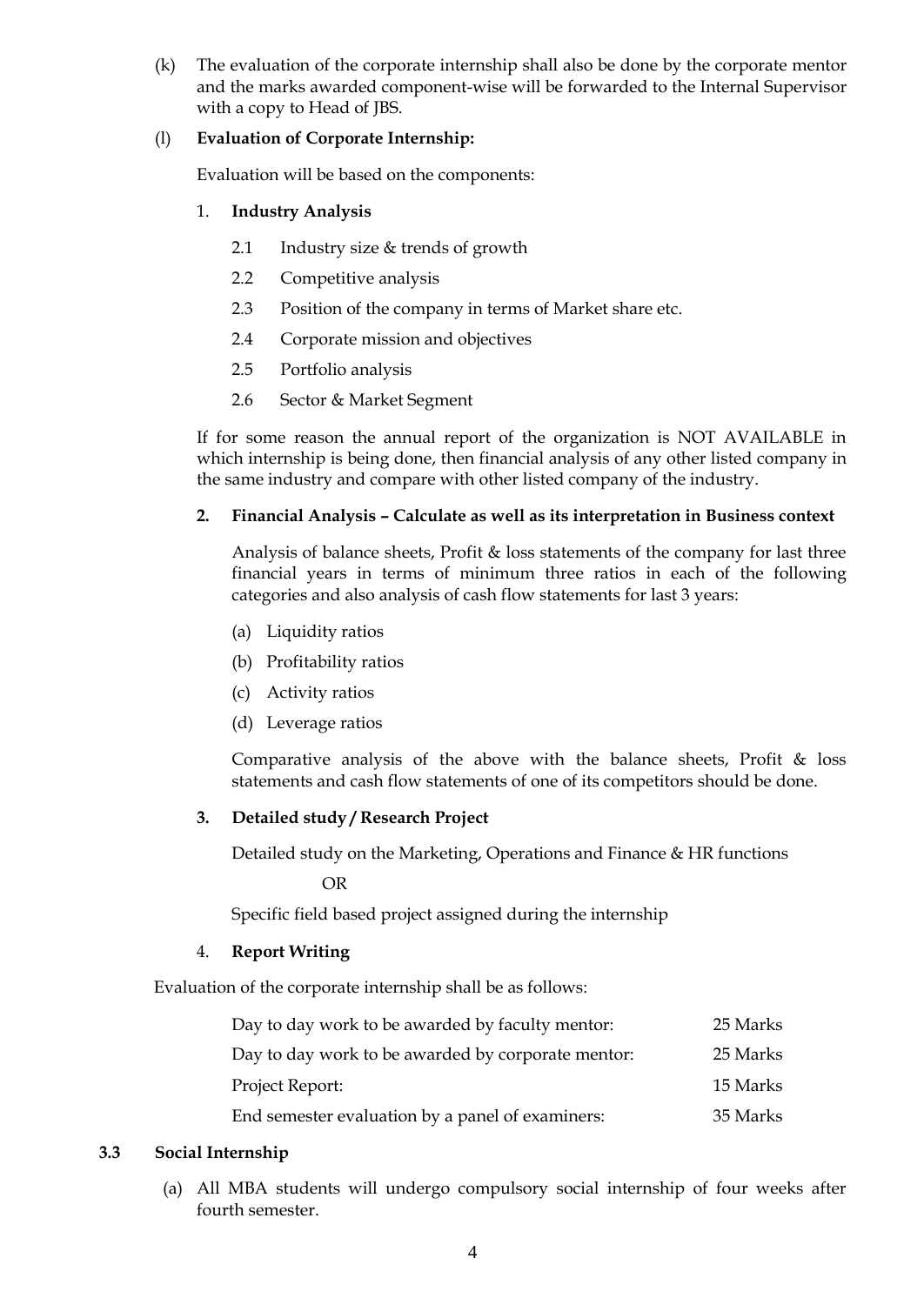- (b) Each student shall be allotted a faculty mentor for the social internship by Head of JBS in the beginning of fourth semester.
- (c) The student during social internship will be required to work with NGOs and the faculty mentor will be responsible for guidance and monitoring during the internship.
- (d) Each student will maintain a diary in a format to be provided by Head-Training & Placement which students will have to submit to the faculty mentor after completion of internship.
- (e) After completion of the social internship, each student will be required to submit a report in the format as available on the institute website as well as in the study material folder.

## **(f) Evaluation of social internship**

Evaluation will be based on the following parts of the social internship:

*Part-1:* Orientation on social entrepreneurship for preparation of social internship at a non-governmental organization (NGO).

*Part-2:* Study of the gravity of the social issue, its magnitude and implications on the society.

Part-3: Study of the Government policy and its significance; Initiatives taken by the private institutions as a part of corporate governance and social responsibility and its impact on society.

*Part-4:* Project assigned by the NGO/ General Study of the NGO.

Evaluation of the social internship shall be as follows:

| Components | To be awarded by               | <b>Max Marks</b> |
|------------|--------------------------------|------------------|
| Part-1     | Social entrepreneurship expert |                  |
| Part-2     |                                | 10               |
| Part-3     |                                | 10               |
| Part-4     | <b>Faculty Mentor</b>          | 15               |
| Report     |                                | 15               |

### **4. Grading System for Courses:**

- (a) Students obtaining grades  $A(+)$  to D, shall be declared pass. Students failing in the subject will be awarded F grade.
- (b) The grades shall be decided on the aggregate of evaluation of all the components like:-

### **Theory**

- (a) Three written tests, T-1, T-2, End Semester Exam
- (b) Assignments Quizzes, homework, tutorials and regularity in attendance, etc.

# **Corporate Internship and Social Internship**

(a) Grades shall be decided on the aggregate of evaluation of all the components as mentioned in sections 3.2, and 3.3 above.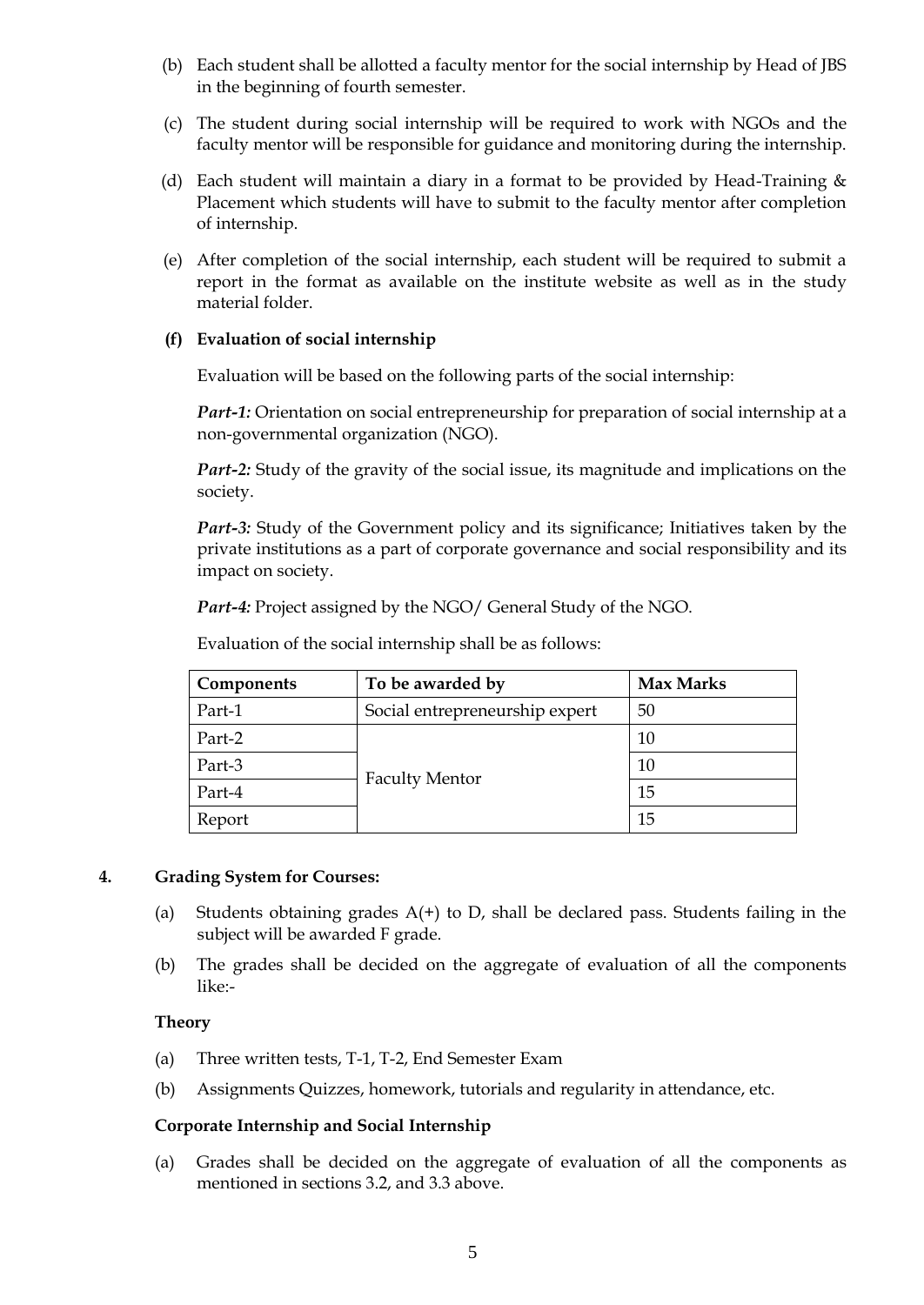(b) Grading shall be based on relative grading method in case student strength is large. Alternatively absolute marks based grading shall be done.

# **4.1 Grading for failing to meet Attendance Requirement.**

- (a) A student is required to attend all the classes.
- (b) If the attendance profile of a student is unsatisfactory (as given in section-15), he/she will be debarred. Any student who has been awarded "F" grade because of being debarred due to attendance shortage shall not be allowed to take the Supplementary Examination. The student shall have to register for the course in the regular semester.

### **5. Make up Examinations**

No make-up examination shall be conducted for End Semester Examination. The policy for allowing make up examination for Test-1 & Test-2 for approved genuine cases only is as follows:

## **5.1 Theory**

- (a) A student missing Test-1 and/or Test-2 examination shall be required to take a make-up examination.
- (b) The students must put-up the request for make-up examination along with the documents to prove the genuineness of the case (for having missed either the Test-1 or Test-2 examination) within 5 days of last date of such examination.
- (c) The students who miss the exam due to medical reason must attach the opinion of the Institute Medical Officer.
- (d) The genuineness shall be reviewed and approved by the Vice Chancellor, whose decision shall be final.
- (e) The make-up examination shall be scheduled between Test-2 & End Semester Examination and the dates shall be notified in the academic calendar.
- (f) Student can take a make-up examination in one of the papers only (either Test-1 or Test-2).
- (g) A student can be awarded not more than 60% of maximum marks in a Make Up examination.
- (h) Should the student miss both Test-1 & Test-2 examination (even for genuine reason) then marks will be allotted as below:
	- $(i)$  Test-1 = zero  $(0)$
	- (ii) Test-2 = as awarded in the make-up test
- (i) In case a student misses the make-up examination also, then no further chance will be provided.
- (j) The exam shall cover the syllabus up to Test-2 examination irrespective of the make-up for Test-1 or Test-2.
- (k) The duration of exam shall be 1 hour (60 minutes).
- (l) Genuine approved cases shall be notified by the Registry (after each exam i.e. Test-1/Test-2 based on the requests received) and only such students shall be allowed to take make-up examination in the subjects where approval has been granted.
- (m) The date sheet will be published by the Registry.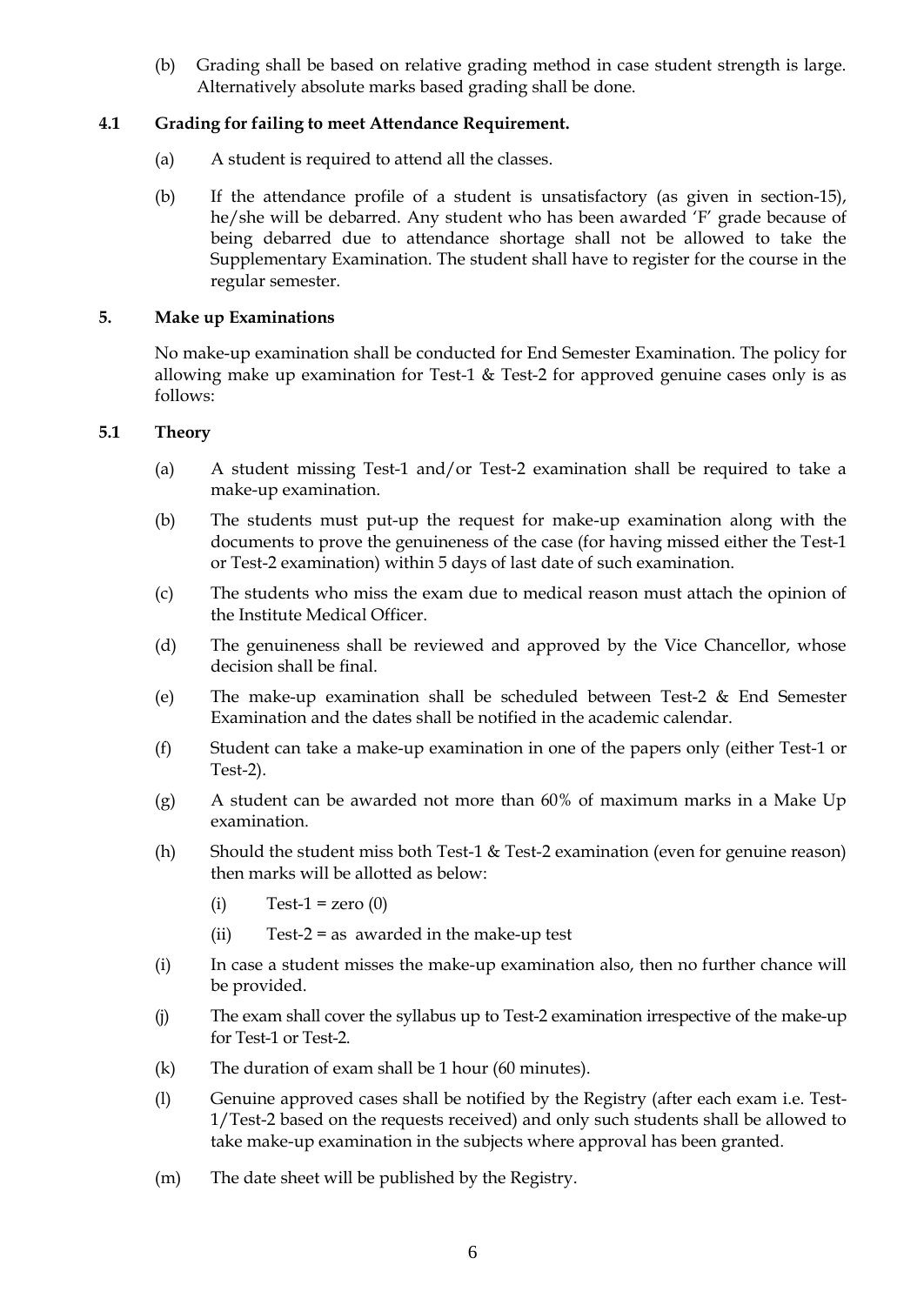# **5.2 Projects /Viva/Seminar**

If a student misses out the Examinations or the events for the projects/ viva/ seminars/ scheduled Examination which is part of teachers assessment on specified dates, they must put up the request to the supervisor/ faculty mentor to allot alternate date(s). The requests shall be put up by the supervisor/ faculty mentor to the Head of JBS, who shall provide alternate date(s), if considered genuine. The decision of Head of JBS shall be final.

### **5.3 Procedure to be adopted by students in case of missing any of the specified Examination(s).**

## **(A) Action by the student (Medical Cases)**

- (a) They should report absence from the Examination(s) by fastest possible means to the Registrar. It could be email at [registrar@jiit.ac.in](mailto:registrar@jiit.ac.in) or written communication by speed post or sent by hand through any means. In case of Hosteller's, if a student falls sick while residing in the hostel, he / she should seek advice of the Institute Medical Officer.
- (b) The said report should preferably be sent prior to the Examination, but not later than 5 days after the last date of the said Examination.
- (c) The student should on rejoining;
	- (i) Report to the Institute Medical Officer with complete medical documents to include referral/Prescription slip of the doctor specifically indicating the disease and medicine prescribed, investigation/Lab reports and discharge slip in case of admission.
	- (ii) Obtain his/her views on the genuineness of the case on the Proforma available with the Medical Officer.
	- (iii) Submit the documents along with the Proforma with remarks of the Institute Medical Officer to the Registry;
		- (aa) Within 5 days of rejoining; or
		- (bb) Not later than 5 days after the last date of Examination.
- (d) In case delay beyond 5 days is anticipated the student should arrange for the medical documents to be sent to the Institute Medical Officer by hand through a friend / relative etc. and get the said genuineness Proforma filled-up and deposit the same with the Registry.
- (e) No request later than 5 days after the last date of Examination shall be accepted for reasons of ignorance or any other reasons.

### **(B) Action by students (any other reason)**

In case the student has to miss Examination due to genuine reason other than medical, prior written sanction of VC and in his absence Head of JBS is mandatory. No post facto requests shall be accepted in any case. The approval should be deposited with the Registrar before the Examination.

### **Important:**

Approving genuineness in each case is prerogative of the VC and student shall have no right to appeal on the same. Therefore student should not make an assumption that reporting sick and obtaining the slip for rest etc. from the Medical Authorities including Institute Medical Officer is an adequate reason to exempt them from the Examination.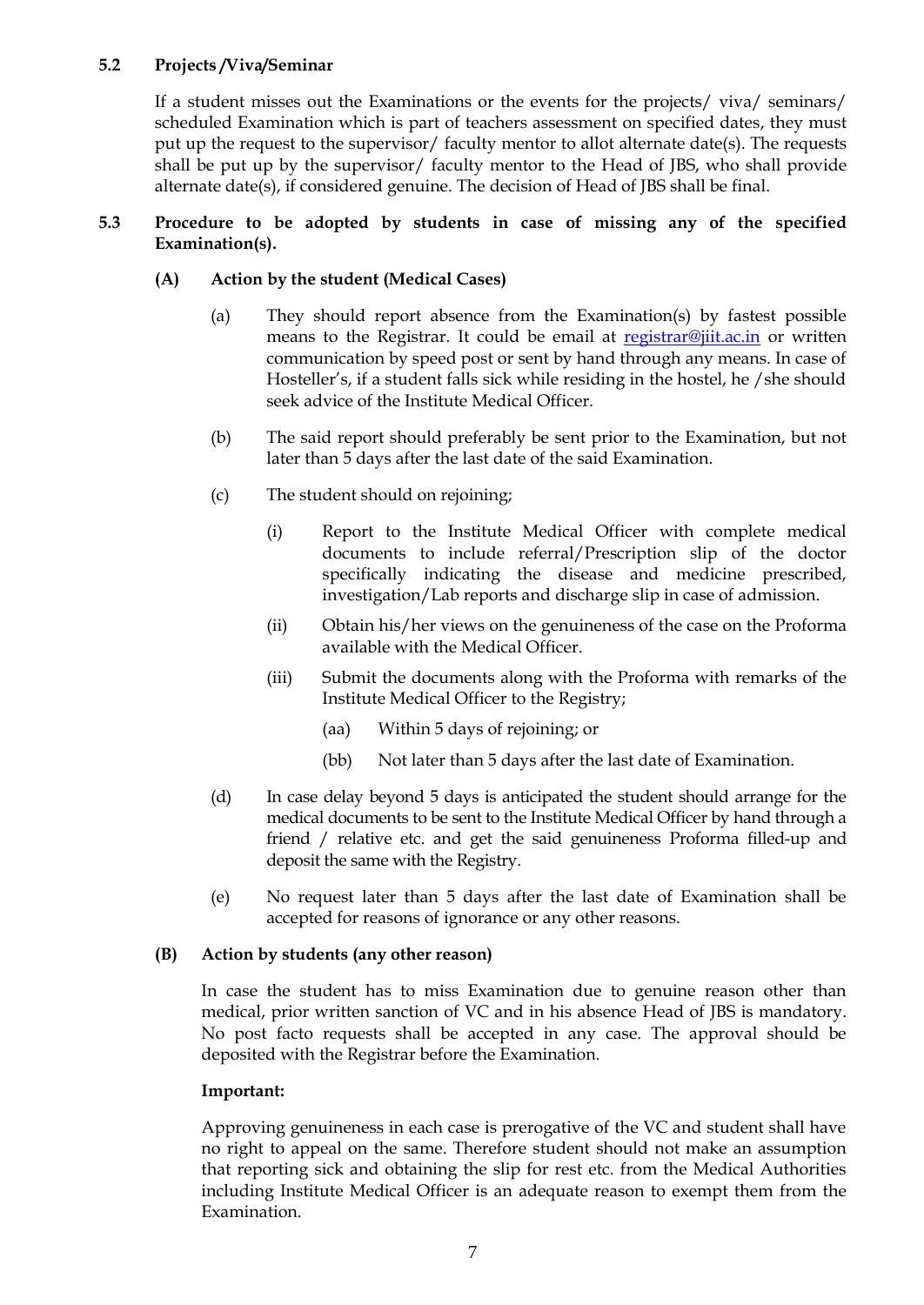### **6. Supplementary Examination**

**6.1** The supplementary Examinations shall continue to be held as hither-to-fore for the commencing semesters. The preparatory/ coaching classes of 15 days prior to supplementary Examination may be held at the discretion of the Institute. A student will be entitled to appear in Supplementary Examinations only once, for a subject.

# **6.2 Eligibility**

Students with "F" grade **(Except debarred cases)** are eligible to appear in the Supplementary Examination of the same semester.

### **6.3 Conduct**

- (a) **Supplementary Examinations shall be held twice in an Academic Session.** For the odd semester it, shall be held in December/January and for the Even Semester before commencement of next semester as scheduled in the academic calendar.
- (b) The Supplementary Examination shall be of two hours duration for each subject with 100 as maximum marks.
- (c) The Supplementary Examinations will cover the entire syllabus of the semester.

## **6.4 Grading**

- Grade shall be determined on the basis of marks obtained by the students in the supplementary examination of the subject only.
- The highest grade obtainable by a student passing through supplementary examination shall be limited to C+ and the marks boundaries for award of grade for supplementary examination, irrespective of grade boundaries used in regular semester examination, shall be as under:

| Grade | <b>Total Marks</b> |
|-------|--------------------|
| ີ+    | > 50               |
|       | $> 40$ to $< 50$   |
|       | $> 30$ to $< 40$   |
|       | $<$ 30             |

### **6.5 Supplementary for Internship/ Comprehensive Viva**

There shall be no supplementary examinations for the corporate/ social internship/ Comprehensive Viva.

### **6.6 Treatment of failed students**

If a student fails in the Supplementary Examination, he/she shall have to re-register for the subject, in the immediate following corresponding regular semester, where the subject is on offer.

### **7. General Rules: Examinations**

### **7.1 Showing the Answer Scripts**

The answer scripts of all Examinations i.e. Test-1, Test-2, and End Semester Exam will be shown to the students. Students desirous of seeing the marked answer scripts of End Semester Exam, have to ensure their presence before results are declared as per dates notified in the Academic Calendar. No appeal shall be accepted for scrutiny of grades.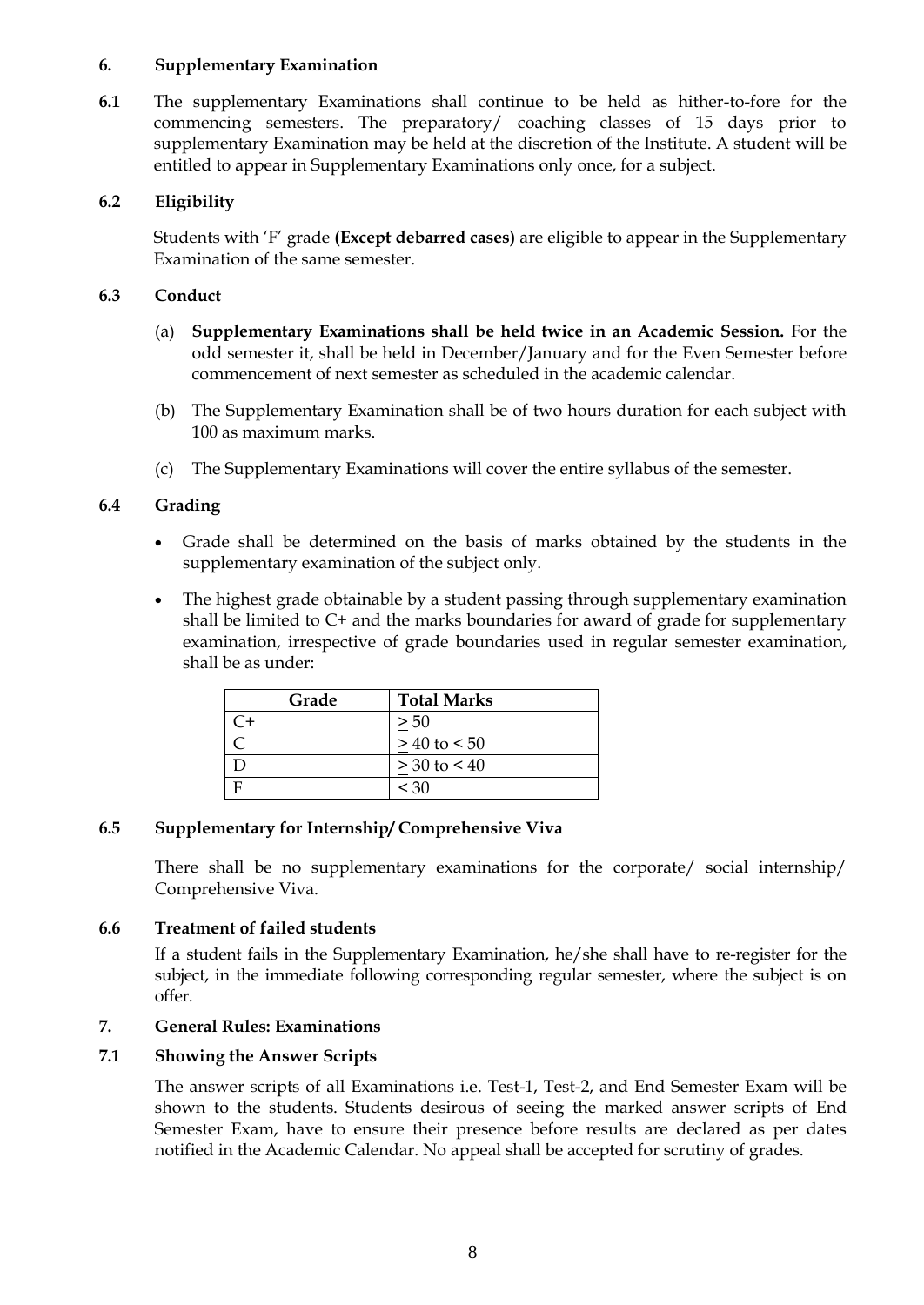## **7.2 Examination Fee for Supplementary Examination**

A fee of Rs. 1000/- per subject or as decided by the Board from time to time will be charged from the students.

### **8. Corporate Internship and Social Internship Report**

- (a) Students would prepare three copies of internship reports in spiral bound form and deposit the same with the programme chairperson/ respective faculty mentor.
- (b) Only those students will be allowed to take presentation/ Final Viva who submit their project reports as in (a) above at least two days prior to the date of presentation/ final viva.
- (c) Students after the presentation/ final viva would submit the final hard bound copy as per format specified along with a CD (soft copy) to the faculty mentor/ programme chairperson within 3 days of the Viva.
- (d) Programme chairperson would upload the results/Grades of only those students who fulfill the twin conditions i.e. Viva completed and submission of hard copy of the reports as in (c) above.
- (e) Programme chairperson thereafter will submit the reports as well as CD's to the LRC.

# **9. CREDIT SYSTEM**

- 9.1 The prominent features of the credit system are the process of continuous evaluation of a student"s performance, the absence of pass or fail on an annual basis and the flexibility to allow the students to progress at a pace suited to individual ability and convenience, subject to the regulations of credit requirements.
- 9.2 Each course, except a few special courses, has a certain number of credits assigned to it depending upon its lecture contact hours in a week. A member of the faculty, called the Course Coordinator, coordinates each course. He/she has the full responsibility for coordinating the course, coordinating the work of other members of the faculty involved in that course, holding the tests and awarding the grades. In case of any difficulty, the student is expected to approach the course coordinator for advice and clarification
- 9.3 A letter grade, corresponding to specified number of grade points, is awarded in each course for which a student is registered. On obtaining a pass grade, the student accumulates the course credits as earned credits. A student"s performance is measured by the number of credits that he/she has earned and by the weighted grade point average. A minimum number of credits should be acquired in order to qualify for the program.

### 9.4 **Credits assignment**

### **Lectures/Tutorials**

One lecture/tutorial hour per week per semester is assigned one credit.

### 9.5 **Earned Credit**

The credits assigned to a course in which a student has obtained  $D'$  (minimum passing grade) or a higher grade will be counted as credits earned by him/her.

### **10. REGISTRATION FOR COURSES AND GRADING SYSTEM**

### **10.1 Registration**

**10.1.1 Registration Methodology for the Courses in various Semesters**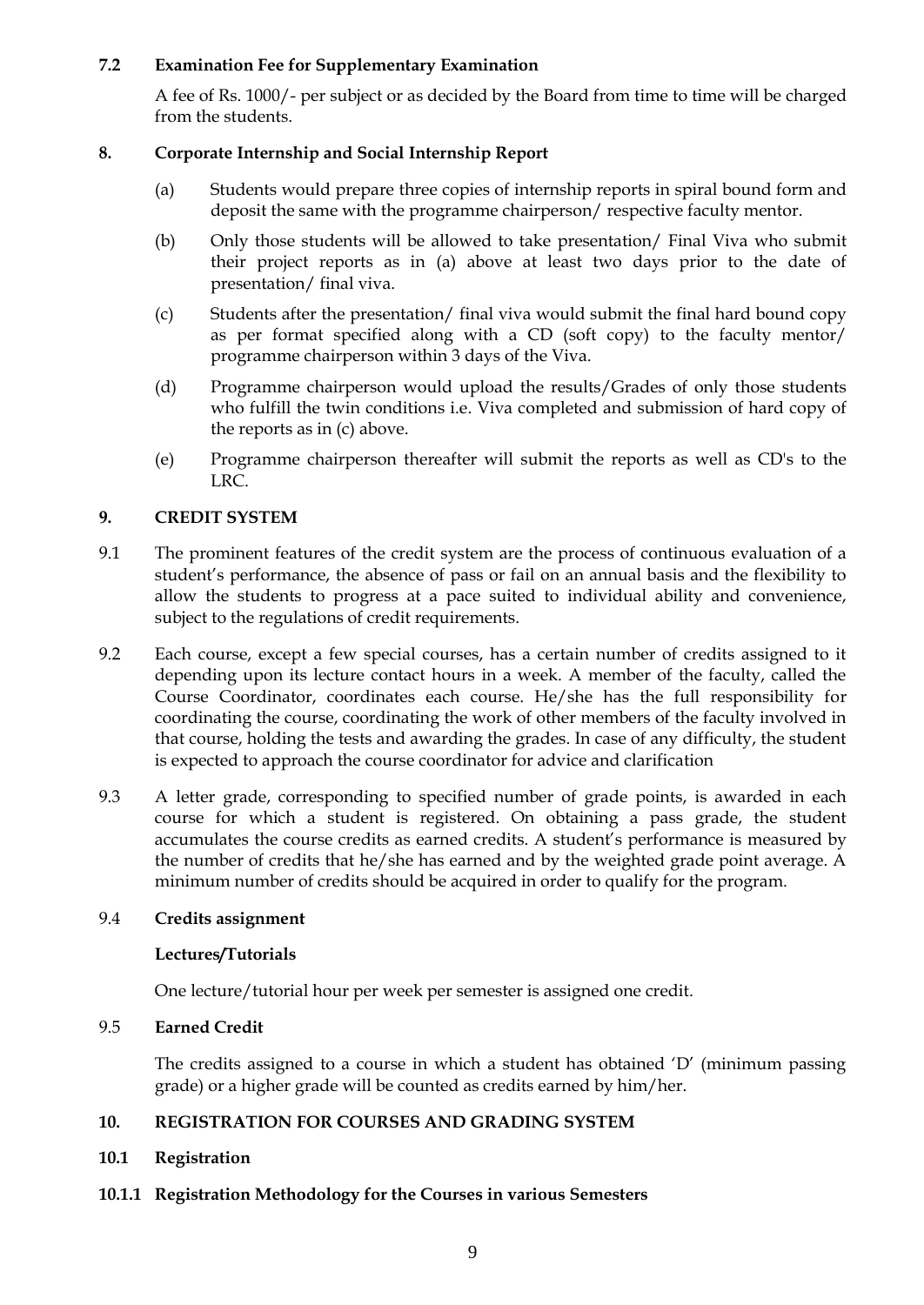- Priority-1 Backlog Courses on offer.
- Priority-2 Core Courses of the semester.
- Priority-3 Other electives on offer as per the curricula structure

It shall be responsibility of the student to plan and register for the Backlog courses as and when offered.

The time table shall be drawn based on the core courses and electives registered during the Pre-registration process.

- 10.1.2 A student may however, register for lesser courses so that the total credits are in the range of 15 to 28 in a regular Semester.
- 10.1.3 On the recommendations of the Dean (Academic), a student may be allowed to register for a maximum of 31 total credits in a Semester depending on the specific needs of the program.
- 10.1.4 A student shall not be permitted to register for a course unless he/she passes the course which is a pre-requisite to that course.

## **10.2 Addition, Deletion and Withdrawal from Courses**

- 10.2.1 A student shall have the option to add-on or delete courses from the list of registered courses on or before a date notified in the Academic Calendar or as laid down in the procedure/ instructions.
- 10.2.2 A student may also be allowed to withdraw from a course up to one week after the commencement of the Semester. For this purpose, the student has to submit his/her application on a prescribed form, available in the Academic Section of the Institute.

## **11. STRUCTURE OF GRADING OF ACADEMIC PERFORMANCE**

The following shall be the structure of grading for academic performance of the students:

### **11.1 Award of Grades**

Students obtaining grades  $A(t)$  to D, shall be declared pass. Students failing in a subject will be awarded F grade.

The grades shall be decided on the aggregate of evaluation of all the components like: -

- (i) Three written tests, Test-1, Test-2 and End Semester Exam (No makeup tests allowed)
- (ii) Assignments Quizzes, homework, tutorials and regularly in attendance, etc.

### **11.2 Structure of Grading of Academic Performance**

The following shall be the structure of grading for academic performance of the students:

| Grade         | Point | Description of performance |  |
|---------------|-------|----------------------------|--|
| $A+$          | 10    | Outstanding                |  |
| $\mathbf{A}$  | 9     | Excellent                  |  |
| $B+$          | 8     | Very Good                  |  |
| B             | 7     | Good                       |  |
| $C+$          | 6     | Average                    |  |
| $\mathcal{C}$ | 5     | <b>Below Average</b>       |  |
| D             | 4     | Marginal                   |  |
| $\mathbf{F}$  | 0     | Very Poor                  |  |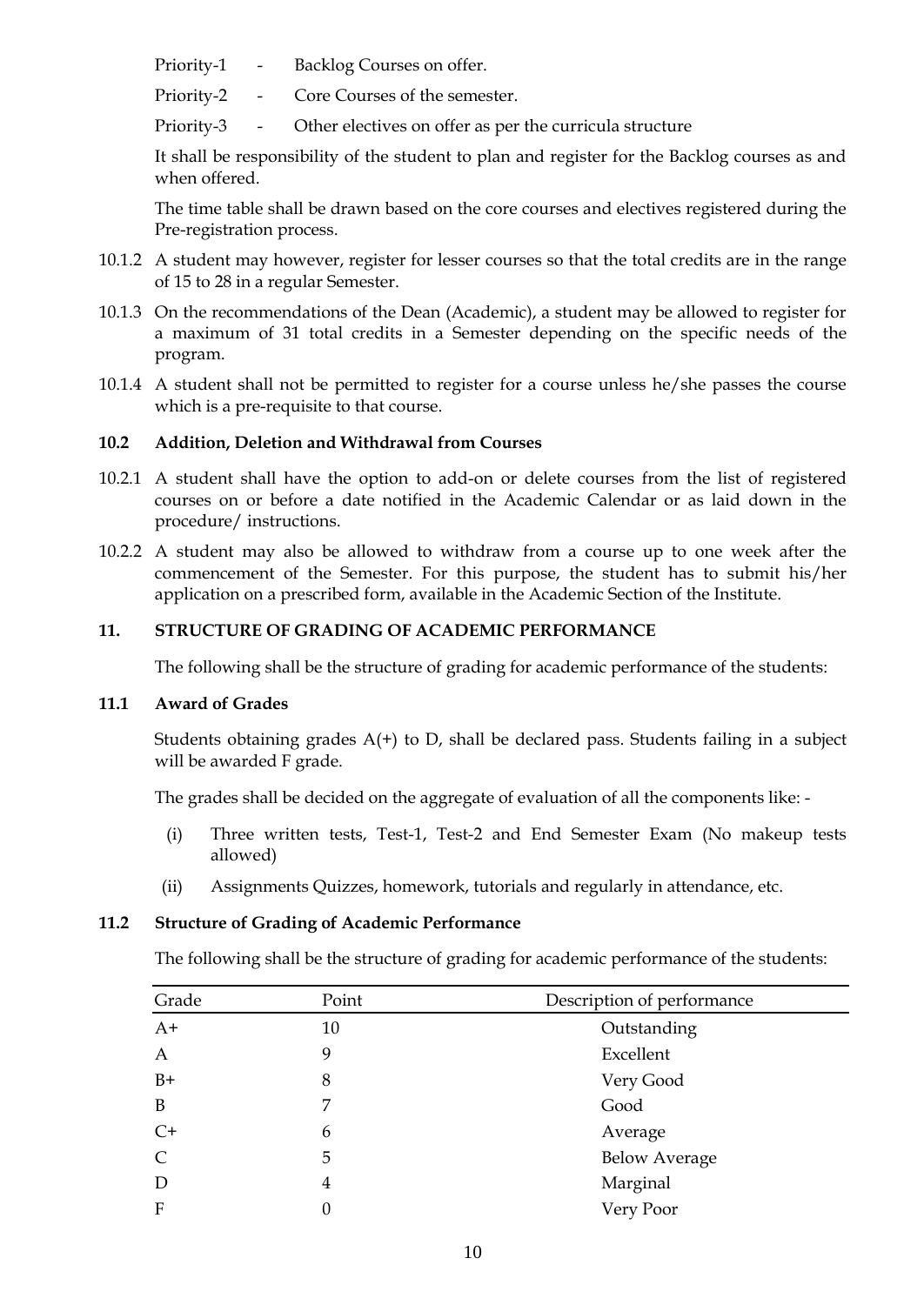| NP     | $\overline{\phantom{a}}$ | <b>Audit Pass</b>        |
|--------|--------------------------|--------------------------|
| NF     | $\overline{\phantom{a}}$ | Audit Fail               |
| W      | $\overline{\phantom{a}}$ | Withdrawal               |
| $\chi$ | -                        | <b>Continued Project</b> |
|        | $\overline{\phantom{a}}$ | Incomplete               |

### **11.3 Description of Grades**

# **A Grade**

An "A+" grade stands for outstanding achievement. The minimum marks for award of an "A+" grade is 80%. However, individual course coordinators may set higher marks requirement.

## **B and C Grades**

"B" and "C" grades denote performance ranging from Very Good to Below Average. These are decided based on the relative performance of students.

# **D Grade**

The "D" grade stands for marginal performance; i.e. it is the minimum passing grade in any course. The minimum marks for award of "D" grade are 30%. However, individual course coordinators may set a higher marks requirement.

## **F Grade**

"F" grade denotes poor & very poor performance, i.e. failing a course. "F" grade is awarded in case of:

- (a) UFM
- (b) Debarred due to short fall in attendance (see Attendance Rules).
- (c) Missing / not appearing in End Semester Examination.

A student has to repeat all compulsory (core) courses in which she/he obtains "F" grades, until a passing grade is obtained. For the other (elective) courses in which "F" grades have been obtained, the student may take the same course or any other course from the same category.

# **W Grade**

The W grade is awarded to a student if he/she is allowed to withdraw for an entire Semester only if he/she has been on authorized absence from the Institute on medical grounds for a period exceeding four weeks.

### **X Grade**

The 'X' grade is awarded for incomplete project work, at the end of a semester. Subsequently, it is converted into a regular grade upon completion of the project work and its evaluation.

### **I Grade**

The 'I' grade is awarded for incomplete survey/lab/theory work, at the end of a semester. Subsequently, it is converted into a regular grade upon completion of the required work and its evaluation.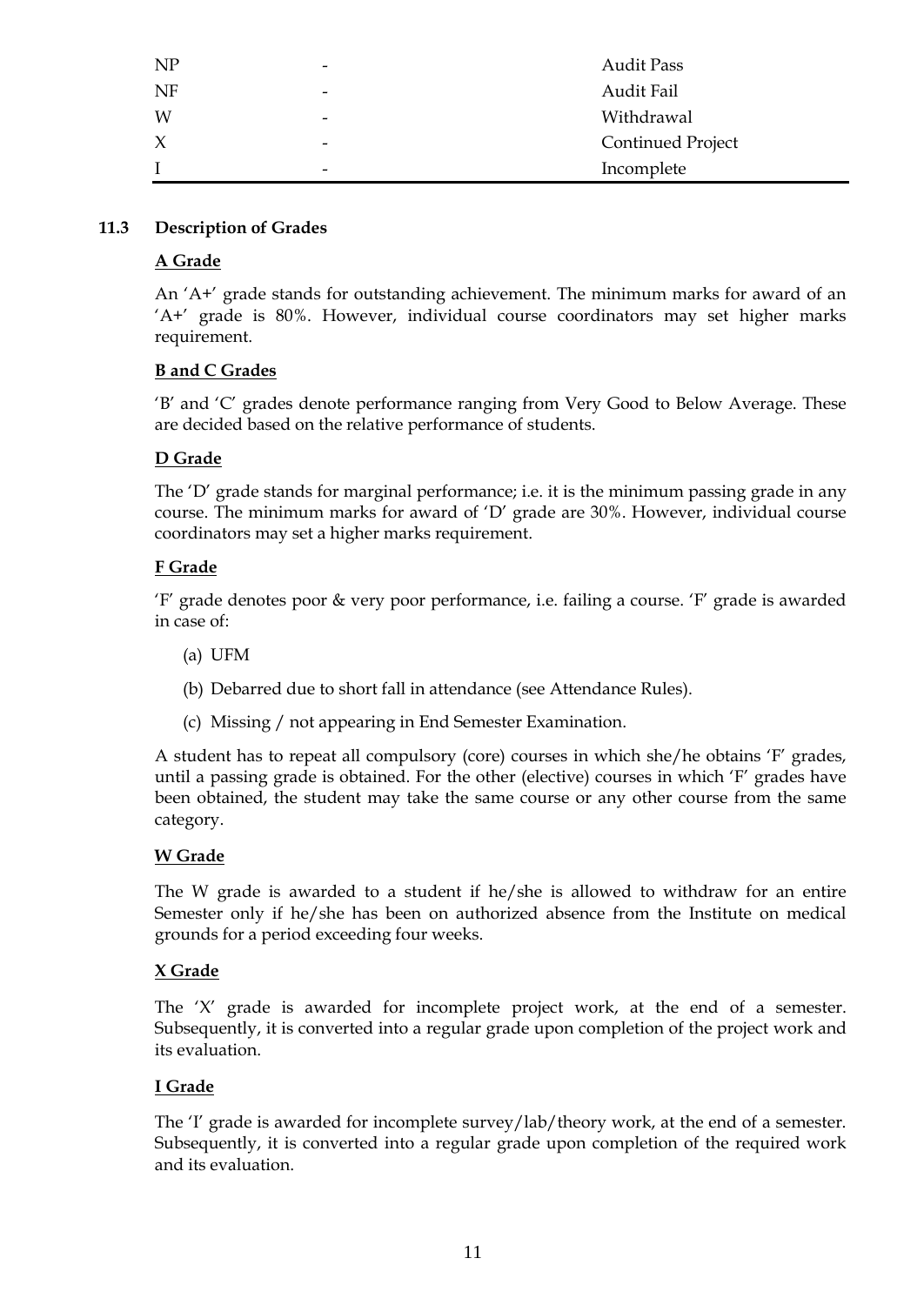#### **12. EVALUATION OF PERFORMANCE**

12.1 The performance of a student will be evaluated in terms of two indices, viz., the Semester Grade Point Average (SGPA) which is the Grade point Average for a semester and Cumulative Grade Point Average (CGPA) which is the Grade Point Average for all the completed semesters at any point in time. The SGPA is calculated on the basis of grades obtained in all courses, except audit courses, registered for in the semester.

$$
\begin{array}{r}\n \text{S}\n \text{Ci} \times \text{Gi}\n \text{S} \\
 \text{SGPA} = \overline{\qquad \qquad \text{S}\n \text{Ci}\n \text{F}} \\
 \text{S}\n \text{Ci}\n \text{F} \\
 \text{F} \\
 \text{F} \\
 \text{F} \\
 \text{F} \\
 \text{F} \\
 \text{F} \\
 \text{F} \\
 \text{F} \\
 \text{F} \\
 \text{F} \\
 \text{F} \\
 \text{F} \\
 \text{F} \\
 \text{F} \\
 \text{F} \\
 \text{F} \\
 \text{F} \\
 \text{F} \\
 \text{F} \\
 \text{F} \\
 \text{F} \\
 \text{F} \\
 \text{F} \\
 \text{F} \\
 \text{F} \\
 \text{F} \\
 \text{F} \\
 \text{F} \\
 \text{F} \\
 \text{F} \\
 \text{F} \\
 \text{F} \\
 \text{F} \\
 \text{F} \\
 \text{F} \\
 \text{F} \\
 \text{F} \\
 \text{F} \\
 \text{F} \\
 \text{F} \\
 \text{F} \\
 \text{F} \\
 \text{F} \\
 \text{F} \\
 \text{F} \\
 \text{F} \\
 \text{F} \\
 \text{F} \\
 \text{F} \\
 \text{F} \\
 \text{F} \\
 \text{F} \\
 \text{F} \\
 \text{F} \\
 \text{F} \\
 \text{F} \\
 \text{F} \\
 \text{F} \\
 \text{F} \\
 \text{F} \\
 \text{F} \\
 \text{F} \\
 \text{F} \\
 \text{F} \\
 \text{F} \\
 \text{F} \\
 \text{F} \\
 \text{F} \\
 \text{F} \\
 \text{F} \\
 \text{F} \\
 \text{F} \\
 \text{F} \\
 \text{F} \\
 \text{F} \\
 \text{F} \\
 \text{F} \\
 \text{F} \\
 \text{F} \\
 \text{F} \\
 \text{F} \\
 \text{F} \\
 \text{F} \\
 \text{F} \\
 \text{F} \\
 \text{F} \\
 \text{F} \\
 \text{F} \\
 \text{F} \\
 \text{F} \\
 \text{F} \\
 \text{F} \\
 \text{F} \\
 \text{F} \\
 \text{F} \\
 \text{F} \\
 \text{F} \\
 \text{F} \\
 \text{F} \\
 \text{F} \\
 \text{F} \\
 \text{F} \\
 \text{F} \\
 \text{F} \\
 \text{F} \\
 \text{F} \\
 \text{F} \\
 \text{F} \\
 \text{F} \\
 \text{F} \\
 \text{F} \\
 \text{F}
$$

where Ci = Credits of the registered subject

Gi= Grade point awarded to the student in the registered subject

s = Total number of registered subjects in the semester, except audit Courses

The overall Grade of a student in the program of study upto the end of a particular semester shall be called Cumulative Grade Point Average (CGPA). CGPA shall be calculated on the basis of all grades, except audit courses, obtained in all completed semesters as follows:

$$
\begin{array}{rcl}\n\text{n} & \sum\limits_{i=1}^{n} \text{Ci} \times \text{Gi} \\
\text{CGPA} & = & \underline{\hspace{2cm}} \\
\text{n} & \sum\limits_{i=1}^{n} \text{Ci}\n\end{array}
$$

where Ci = Credits of the registered subject

Gi= Grade point awarded to the student in the registered subject

n = Total number of registered subjects, except audit Courses

An Example of these calculations is given below:

**I Semester**

| <b>Subject Code</b> | Credit | <b>Grade Awarded</b>     | <b>Earned Credits</b> | <b>Grade Points</b> | <b>Points Secured</b> |
|---------------------|--------|--------------------------|-----------------------|---------------------|-----------------------|
|                     | (2)    | (3)                      | (4)                   | (5)                 | (6)                   |
| 17M11BXX1X          | 3      | A                        | 3                     | 9                   | 27                    |
| 17M11BXX1X          | 3      | $C+$                     | 3                     | 6                   | 18                    |
| 18M11BXX1X          | 3      | C                        | 3                     | 5                   | 15                    |
| 17M11BXX1X          | 3      | $B+$                     | 3                     | 8                   | 24                    |
| 18M11BXX1X          | 3      | B                        | 3                     | 7                   | 21                    |
| 18M11BXX1X          | 3      | A                        | 3                     | 9                   | 27                    |
| 17M11BXX1X          | 1.5    | $A+$                     | 1.5                   | 10                  | 15                    |
| 18M11BXX1X          | 3      | B                        | 3                     | 7                   | 21                    |
| 18M11BXX1X          | 3      | A                        | 3                     | 9                   | 27                    |
| <b>Total</b>        | 25.5   | $\overline{\phantom{0}}$ | 25.5                  |                     | 195                   |
|                     |        |                          |                       |                     |                       |

Credits Registered in the I semester (total of column 2) = 25.5

Earned Credits in the I semester (total of column 4) = 25.5

Point secured in the I semester (total of column  $6$ )  $=$  195

**SGPA (I semester) = 7.65 CGPA (I semester) = 7.65**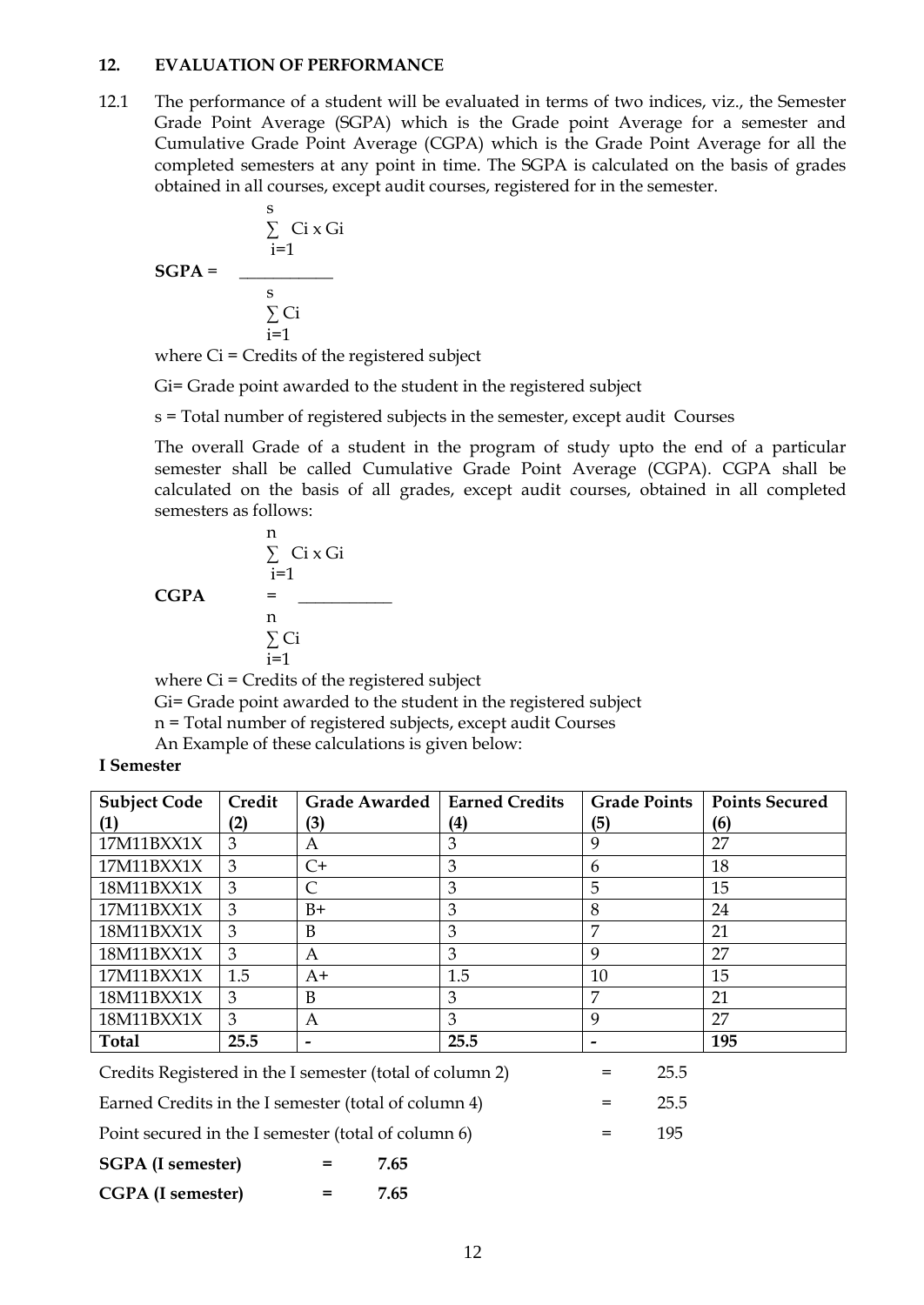### **II Semester**

| <b>Subject Code</b> | Credit | <b>Grade Awarded</b>     | <b>Earned Credits</b> | <b>Grade Points</b> | <b>Points Secured</b> |
|---------------------|--------|--------------------------|-----------------------|---------------------|-----------------------|
| $\bf{(1)}$          | (2)    | 3)                       | (4)                   | (5)                 | (6)                   |
| 17M21BXX1X          | 3      | $A+$                     | 3                     | 10                  | 30                    |
| 17M21BXX1X          | 3      | B                        | 3                     | 7                   | 21                    |
| 18M21BXX1X          | 3      | $C+$                     | 3                     | 6                   | 18                    |
| 17M21BXX1X          | 3      | A                        | 3                     | 9                   | 27                    |
| 18M21BXX1X          | 3      | $B+$                     | 3                     | 8                   | 24                    |
| 18M21BXX1X          | 3      | $A+$                     | 3                     | 10                  | 30                    |
| 17M21BXX1X          | 1.5    | D                        | 1.5                   | 4                   | 6                     |
| 18M21BXX1X          | 3      | $B+$                     | 3                     | 8                   | 24                    |
| 18M21BXX1X          | 3      | A                        | 3                     | 9                   | 27                    |
| <b>Total</b>        | 25.5   | $\overline{\phantom{a}}$ | 25.5                  |                     | 207                   |

Credits Registered in the II semester (total of column 2) = 25.5 Earned Credits in the II semester (total of column 4)  $=$  25.5 Point secured in the II semester (total of column 6) = 207

**SGPA (II semester) = 8.12 CGPA (II semester) = (195+207) / (25.5+25.5) = 7.88**

# **12.2 Conversion of grades into percentages**

The performance of the student will be measured in terms of CGPA (on a 10 point scale) as defined above. However, on request from the Indian Industry and oversees institutes querying on percentage obtained by students, the equated percentage shall be equivalent to CGPA X 10.

# **13. CONDITIONS FOR PASS AND PROGRESSION**

All students will be allowed continued progression up to maximum duration as specified in ordinance/ rules irrespective of the CGPA or earned credits or the failures in subjects, acquired by the students during the course of academic year and program. Maximum duration permitted for completion of MBA program will be three years.

# **14. AWARD OF DEGREE**

The degree of MBA shall be awarded upon earning minimum credits as defined in the curricula of the year of admission, provided

- (a) Student secures a CGPA equal to 5 or more.
- (b) There is no failure in the core, elective, qualifying and mandatory courses.
- (c) A minimum of two years (4 semesters) of active registration in the MBA program will be required. The MBA program must be completed within a period of three years. This includes the period of rustication/ expulsion but excludes the semester withdrawal.

# **15. ATTENDANCE REQUIREMENTS**

### **15.1 Semester Duration**

A semester will be of approximately 16 weeks duration. Of these, about 14 weeks will be available for actual instruction. Thus a 3-0 course shall have 42 hours of theory.

### **15.2 Attendance Rules**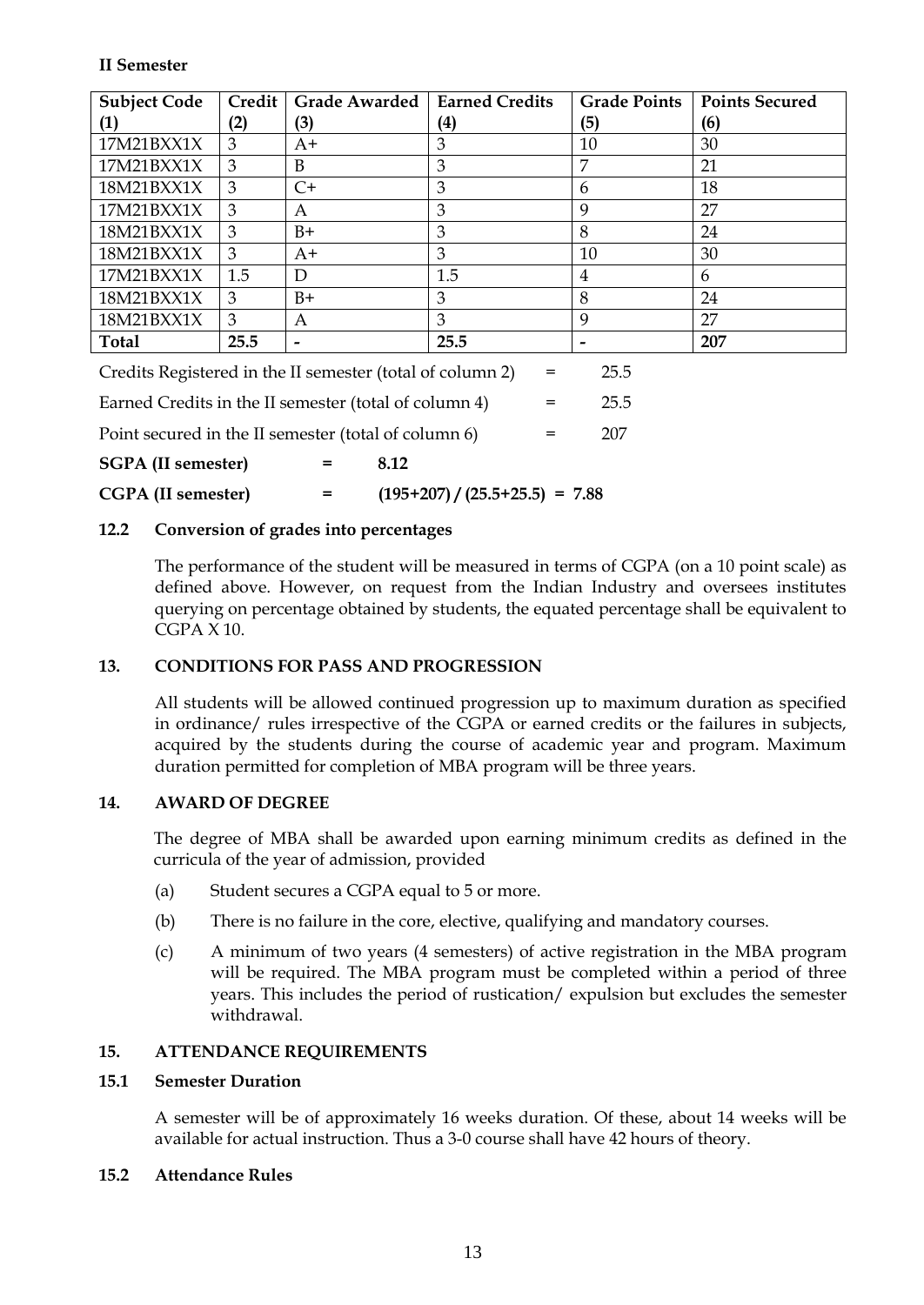- (a) All students are expected to be present in every lecture, or other class scheduled for them.
- (b) A student must have a minimum **attendance of 80%** in a course during a semester, in lectures, tutorials taken together or practical courses (as applicable). **Students who are deficient in attendance shall be awarded 'F' grade and shall be debarred from appearing in the End Semester & Supplementary Examination.** The Course Coordinator while awarding the grades will take into account the consolidated attendance record for the whole semester.
- (c) A student should meet the above attendance requirement irrespective of the number of days he/she is **on medical and/or other leave for any reason, whatsoever**.
- (d) In order to maintain the attendance record of a particular course, a roll call shall be taken in every scheduled lecture or other class. Teacher may device any other method of taking attendance.
- (e) For the purpose of attendance, every scheduled class will be counted as one unit irrespective of the number of contact hours.
- (f) Attendance in Common Guest Lectures/ Pre-Placement Activities / Presentations / Institutional Activities is mandatory. Any absence from these activities will be considered as an act of major indiscipline and punishment may range from deduction of attendance in all courses as may be decided by the Head of JBS. In addition, the Head of JBS with due approval from Vice-Chancellor may debar the student from participating in campus placement. The Programme Director shall maintain absence record for the central events.
- (g) A relaxation of up to 5% may be given on the following special grounds:
	- (i) Any continuous illness of two weeks or more supported by a proper medical certificate.
	- (ii) The student being deputed to represent the Institute with the prior approval of the Head of JBS.
	- (iii) Any special personal reason, on the recommendation of Head of JBS and approval of the Vice Chancellor.

### **15.3 Semester Withdrawal in Medical Cases**

A student who has been absent from classes on the basis of medical advice after due approval of the Vice Chancellor and has submitted authentic medical record may be permitted to withdraw from the semester. Further if a student is absent from the classes on account of certified genuine medical reasons for duration of five weeks or more will be asked to withdraw from the semester compulsorily. The application for medical withdrawal must be submitted minimum of 30 days before the end term examination failing which student"s request will not be accepted.

### **15.4 Information regarding absence during the Semester**

- (a) A student must inform the Head of JBS immediately of any instance of continuous absence from classes.
- (b) A student who is absent due to illness or any other emergency, up to a maximum of two weeks, should approach the Course Coordinator for make-up in quizzes, and assignments.
- (c) If a student is continuously absent from the Institute for more than 10 days without notifying the Head of JBS his/her name will be struck off the rolls of the Institute.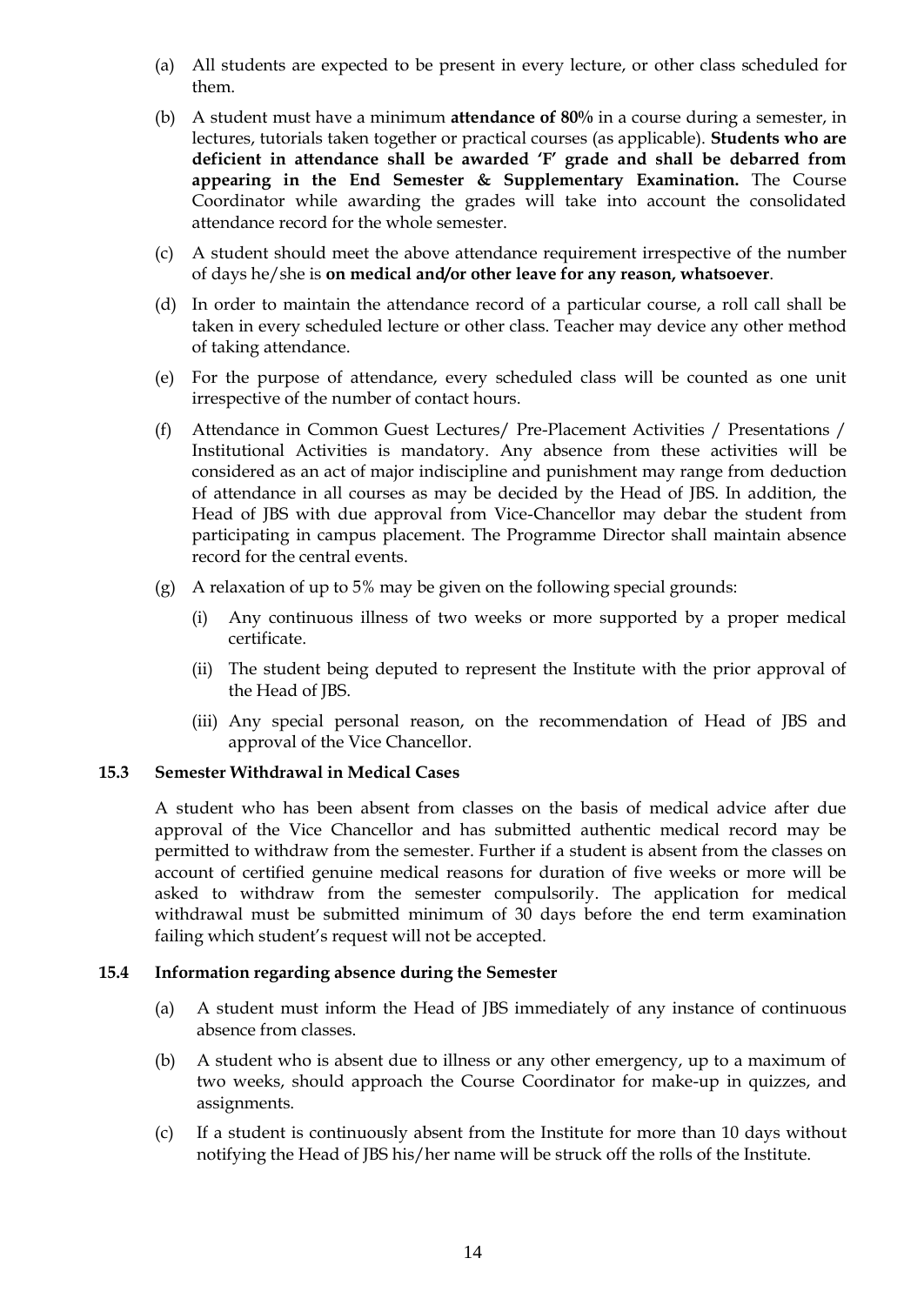## **SECTION-2**

# **Instructions and Penalty for use of Unfair Means**

The salient instructions for the conduct by a student in the Examination hall shall be printed on the cover page of the answer - book. Any contravention of these instructions and the use of any unfair means will render the student liable for punishment.

## **1. Actions By the Invigilator's on Detecting Unfair means Case**

- (a) As soon as a student is suspected by the invigilator or any other authorized person of having resorted to unfair means he/she shall immediately take possession of the answer book along with the relevant material found with the student. The papers, notes, books, electronic devices etc. found in possession of the student shall be duly signed by the student and the invigilator, sealed and attached with the seized answer-book in presence of the student. In case student is found to have written something on the body part a photo of same may be taken on the web cam available with the server room/mobile etc if possible.
- (b) The Invigilator In charge shall get the prescribed form (attached) for unfair means filled and signed by the student and give his / her comments on the same, in prescribed place.
- (c) After completing all the above formalities, a fresh answer-book shall be given to the student for completing the Examination.
- (d) If the student does not hand over the relevant material and / or refuses to fill up and sign the prescribed form, the same shall be recorded on the prescribed form. In this case, Co-Invigilator may sign as a witness to the event.
- (e) No extra time will be given for completing the Examination as a result of this exercise.
- (f) After Examination is over, these answer books duly marked as I (confisticated copy) and II (freshly issued copy) along with the material found in possession and the prescribed form duly filled and signed by the Invigilator In charge shall be delivered separately to the Registrar.

### **2. Convening of Committee on Unfair Means**

- (a) A Committee (Standing Committee) appointed by the Vice-Chancellor shall enquire into cases of unfair means in the Examination. Composition of the committee shall be:
	- 1. Dean (A&R) Chairman
	- 2-3. Two professors nominated by the VC-Members
	- 4. Head of the Concerned Dept.
	- 5. Dy Registrar (Member Secretary)
- (b) The Committee shall thoroughly examine the case's on the basis of the material/documents placed and give hearing to the student and the concerned Invigilator. It shall submit its recommendations after laying down clearly the nature of the offence to the Vice Chancellor for consideration and necessary orders.

### **3. Categories of Offences And Punishments**

For a student whose guilt is established, following actions may be taken for different categories of offences enumerated below:

# **(A) CATEGORY 1: NATURE OF OFFENCE**

- (a) A student is found talking in the Examination hall to another student.
- (b) A student is found to be talking to a person outside the Examination-hall before submission of the answer sheet e.g. while going to the wash room etc.
- (c) A student has deliberately changed his/her seat in the Examination-hall without the permission of invigilator.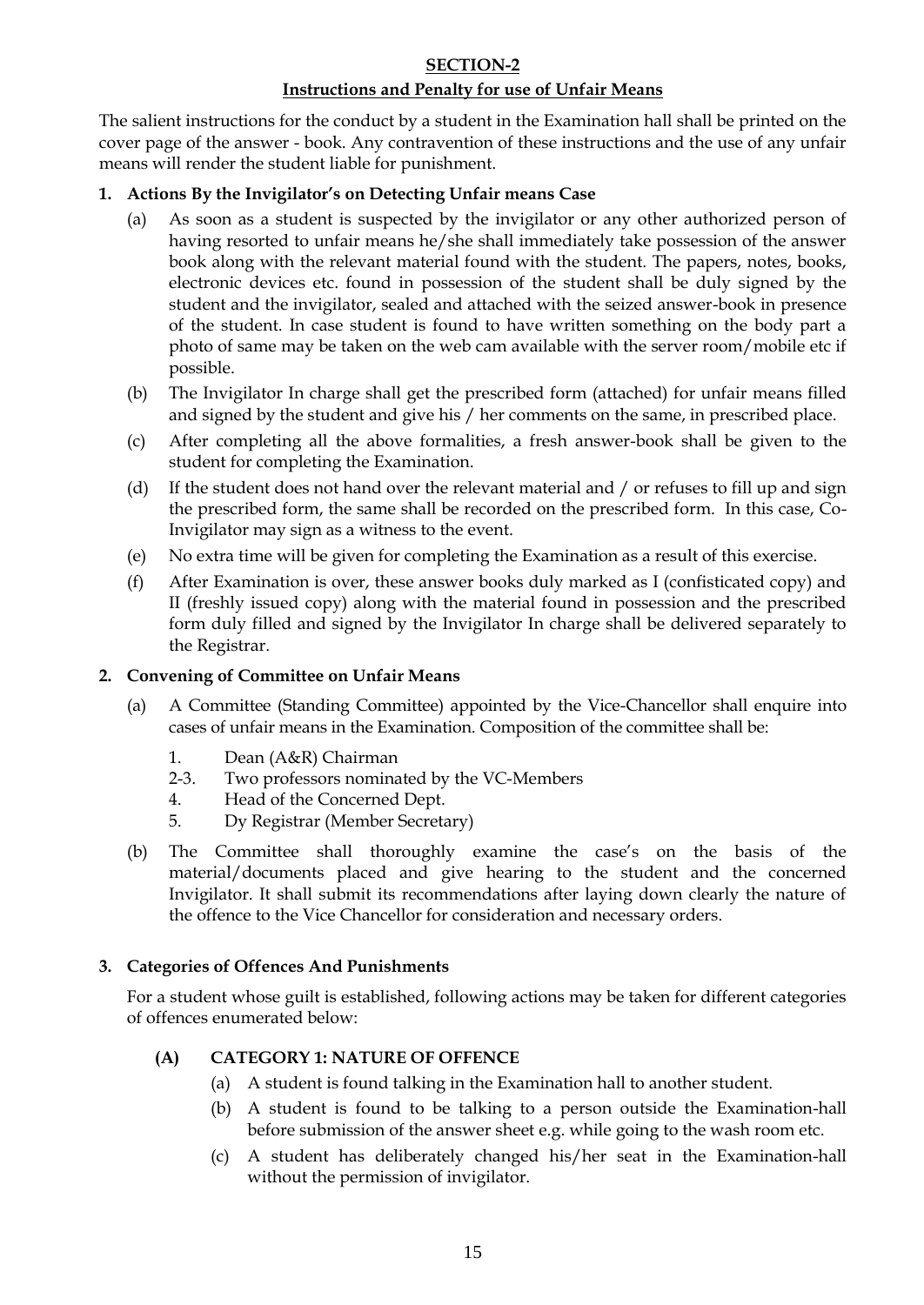**ACTION TO BE TAKEN:** The invigilator in charge of the room/hall shall immediately take possession of the first answer book. The student shall be informed that the first answer sheet is being cancelled and he shall provide the student with a second answer book. The first answer-book is to be cancelled and the second answer-book is to be evaluated.

#### **(B) CATEGORY 2: NATURE OF OFFENCE**

- (a) A student is reported to have appealed to the Examiner in the answer-book. (Examiner should report such cases to the Dean as they may arise during evaluation exercise).
- (b) Writing either the questions set in the paper or solutions thereof on paper/electronic device etc. during the Examination.
- (c) A student is found possessing cell phone or any other item of such type or communication gazette in the Examination hall.

**ACTION TO BE TAKEN:** The Examination of the concerned paper to be cancelled and awarded zero marks.

### **(C) CATEGORY 3: NATURE OF OFFENCE:**

- (a) A student is found possessing any notes or printed unauthorized material or notes written on any part of the body-clothes or instruments such as set square, electronic device etc. or having notes written on chair, table, desk or drawing board etc. during the Examination.
- (b) A student tries to/or appeals to the Invigilator for help during the Examination.
- (c) Cheating in the evaluated answer book (Examiner to report such cases if detected).
- (d) Disrupting the smooth conduct of Examination in any way.

**ACTION TO BE TAKEN:** The student should be awarded fail grade in that subject and will not be allowed to appear in next supplementary Examination of that subject.

# **(D) CATEGORY 4: NATURE OF OFFENCE**

A student is found:

- (a) making use of unauthorized material like written/photocopied note/written on the body parts, on the clothes or the desk or calculator or box. etc./ by himself/herself or through assistance of others.
- (b) to be consulting notes or books while being out-side the Examination hall during the Examination hours.
- (c) to be passing on a copy of question(s) set in the paper or solution thereof to anyone.
- (d) to have received help from other students or giving help to other students through passing some written material/electronic device pertaining to the questions set in the paper concerned.
- (e) to be allowing other student's to copy from his/her answer book.
- (f) communicating or attempting to communicate directly or through someone else with the Examiner or anybody connected with the Institute Examination for influencing them in the award of marks.
- (g) to be guilty of swallowing or destroying any note or paper or any other material found with him/her .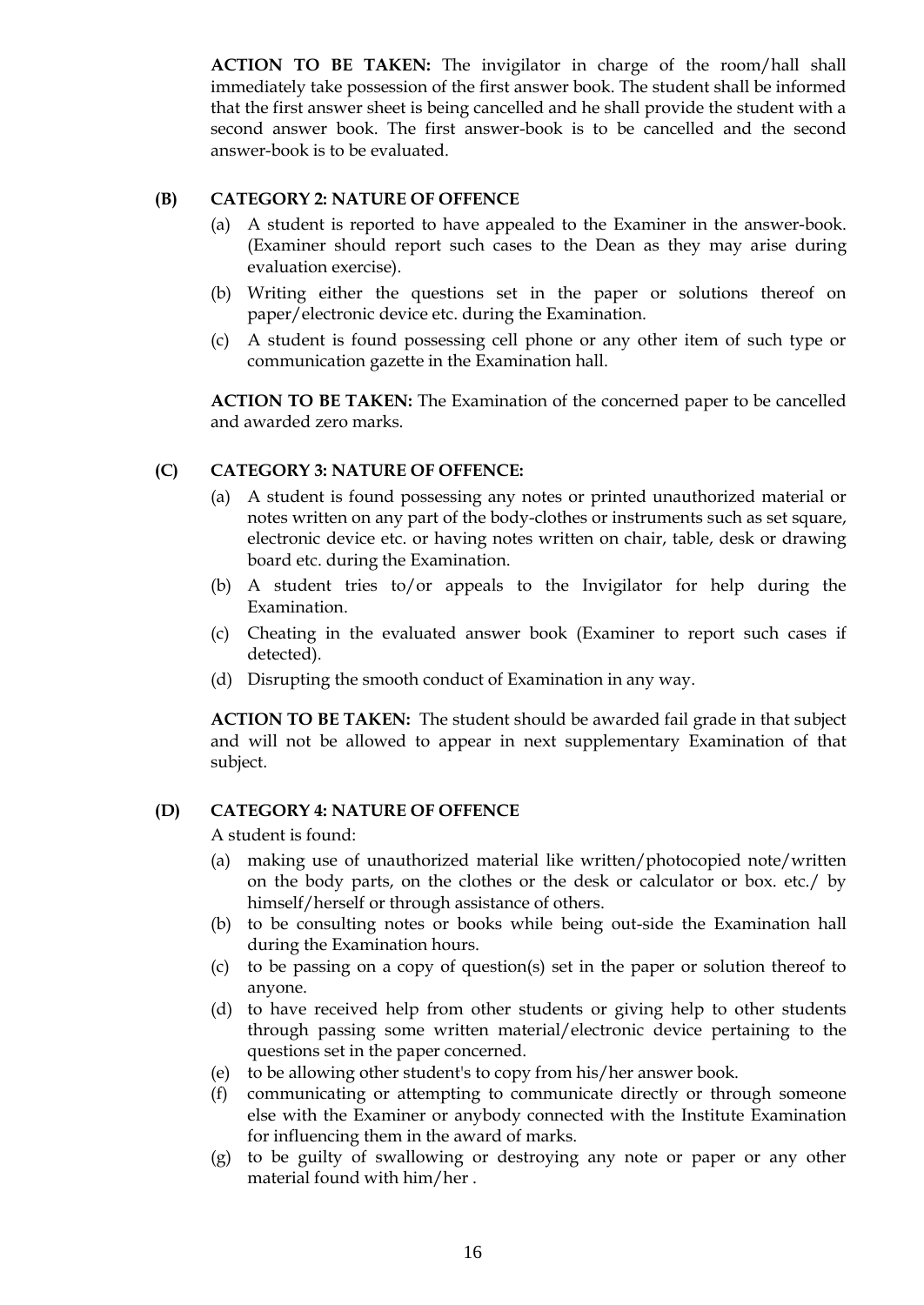**ACTION TO BE TAKEN:** All the Examinations of the registered courses for that semester to be cancelled and the student to be debarred from appearing in the supplementary Examinations for all such subjects.

### **(E) CATEGORY 5: NATURE OF OFFENCE**

A student is found:

- (a) in possession of a solution of a question set in the paper through the help of any student, supervisory or ministerial staff or some other agency/person.
- (b) guilty of having made previous arrangement to obtain help in connection with the question paper in cases not covered by the above provision.

**ACTION TO BE TAKEN:** All Examination to be cancelled for that semester and the student to be debarred from appearing for any Institute Examination for the next one semester.

### **(F) CATEGORY 6: NATURE OF OFFENCE**

- (a) Smuggling in an answer-book, taking out or arranging to send out an answerbook.
- (b) Writing deliberately another students' roll no. in his/her answer-book.
- (c) found in possession of answer-book not his/her own
- (d) impersonating another candidates
- (e) allowing impersonation in any Examination.
- (f) Guilty of serious misconduct in the Examination hall or non-compliance with the instructions of the superintendent or any of the invigilators in the Examination hall.
- (g) Using threatening or foul language etc. during the Examination.

**ACTION TO BE TAKEN:** All Examinations of that semester to be cancelled and to be further debarred from appearing in any Institute Examination for a period of two to three semesters or expulsion from the Institute depending on the gravity of the offence.

#### **(G) CATEGORY 7: NATURE OF OFFENCE**

Any person who is not a candidate for any Examination found committing or abetting in committal of any of the offences mentioned above.

**ACTION TO BE TAKEN:** To be dealt with the Vice-Chancellor in an appropriate manner including expulsion from the Institute if he/she is the student of this Institute.

#### **(H) CATEGORY 8: NATURE OF OFFENCE**

Second/subsequent case(s) of UFM reported against a student in the same academic year.

**ACTION TO BE TAKEN:** One step higher punishment than the most severe punishment awarded so far in all the UFM cases against him/her including the action corresponding to present UFM case (assuming it is not a second/subsequent UFM case against him/her).

### **4. Cases not covered by these Regulations.**

To be decided by the Vice-Chancellor.

### **5. Unfair means / Plagiarism in Class Work**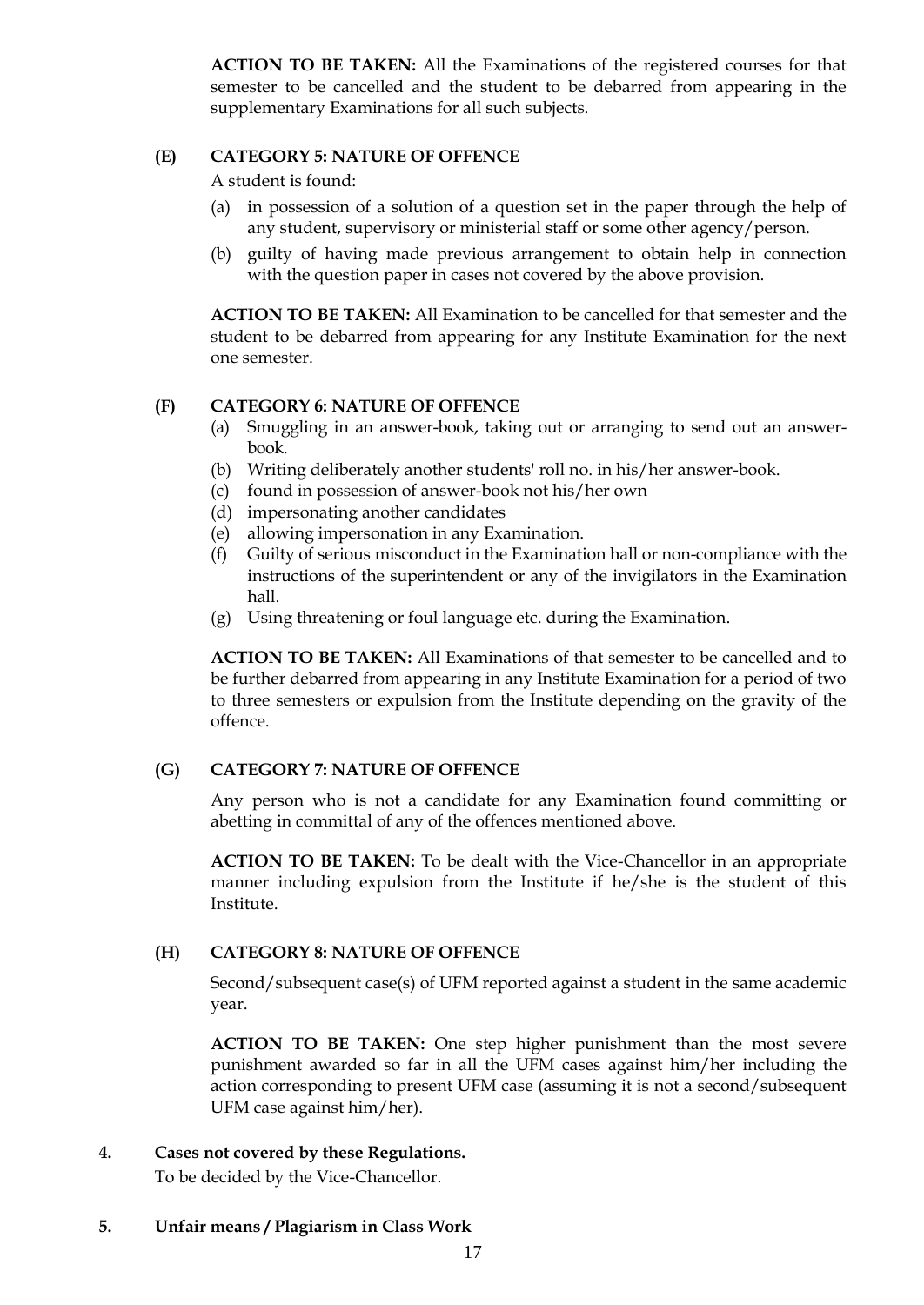Any case pertaining to purported resorting to unfair means / plagiarism during the Class Work / Quizzes / Submission of Seminar Report/ Dissertation/ Practical's/ Laboratory Classes/ Projects etc. shall be dealt with by the appropriate committee/ persons of the concerned department as nominated by the HOD with information to Dean. In cases of serious nature/grave offence in opinion of the Dean / Departmental Committee/ Head, the matter shall be referred to the Vice Chancellor for investigation through Standing Committee of the University. These offences could be:

- (a) Which have occurred before or after the Examination, or partly before and during or during and after the Examination;
- (b) Which have been detected after the Examination/declaration of the result/award of the degree;
- (c) Which has been reported or detected after a research paper report/note / communication has been published in a Research Journal widely circulated magazine/Proceedings of conferences/seminar or a monograph/ book, and or any electronic device.
- (d) The penalty in such cases of unfair means/plagiarism which have been found to be true and shall be recommended by the appropriate committees of the department/ institute Standing Committee, as the case may be.
- (e) The imposition of any such penalty shall be at the discretion of the Vice-Chancellor, who, after considering the full facts and the report on the matter
	- (i) may impose the same penalty,
	- (ii) may reduce the penalty, or
	- (iii) may enhance the penalty as recommended by the committee.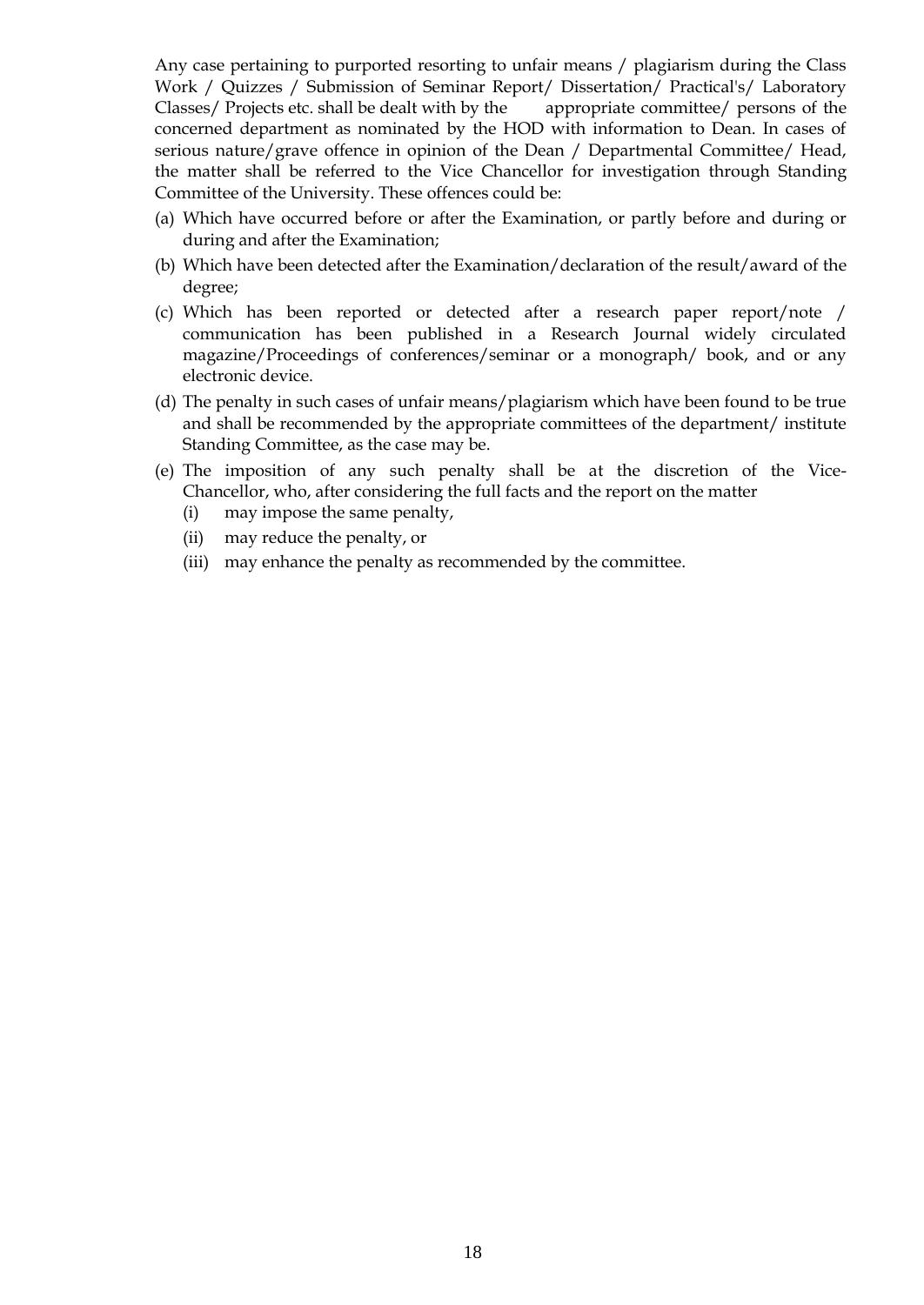#### **Proforma - UFM-1**

┑

#### **FORM FOR UNFAIR MEANS**

|                  | Enrolment No.                    |                                                                                                                                                                                                                                        |
|------------------|----------------------------------|----------------------------------------------------------------------------------------------------------------------------------------------------------------------------------------------------------------------------------------|
| $\overline{2}$ . | Name of Student                  |                                                                                                                                                                                                                                        |
| 3.               | Program/Branch/Specialization    |                                                                                                                                                                                                                                        |
| 4.               | Year of Admission                |                                                                                                                                                                                                                                        |
| 5.               | Venue of Examination (e.g. LT-1) |                                                                                                                                                                                                                                        |
| 6.               | Date of Examination              |                                                                                                                                                                                                                                        |
| 7.               |                                  | From<br>To the state of the state of the state of the state of the state of the state of the state of the state of the state of the state of the state of the state of the state of the state of the state of the state of the state o |
| 8.               | Subject Code                     |                                                                                                                                                                                                                                        |
| 9.               | Subject Name                     |                                                                                                                                                                                                                                        |
| 10.              | Name of Invigilator(s)           |                                                                                                                                                                                                                                        |

**DETAILS OF SEIZED MATERIAL** (Pl. Attach): (All these materials should be signed by the

Invigilator of the Examination and the student)

| $\overline{\phantom{a}}$<br>Ι. |  |
|--------------------------------|--|
| ി<br><u>.</u>                  |  |
| 3.                             |  |

### **STATEMENT OF STUDENT:**

 $\Gamma$ 

|      |      | Signature of Student |
|------|------|----------------------|
| Date | Time |                      |

**STATEMENT OF INVIGILATOR:** (Record circumstances of offences in brief the statement should be definite and unambiguous.

Certified that the statement by the student was made in my presence or the student declined to give any statement. (cut whichever not applicable)

Name: \_\_\_\_\_\_\_\_\_\_\_\_\_\_\_\_\_\_\_\_\_\_ Signature of Invigilator Date: \_\_\_\_\_\_\_\_\_\_\_\_ Time \_\_\_\_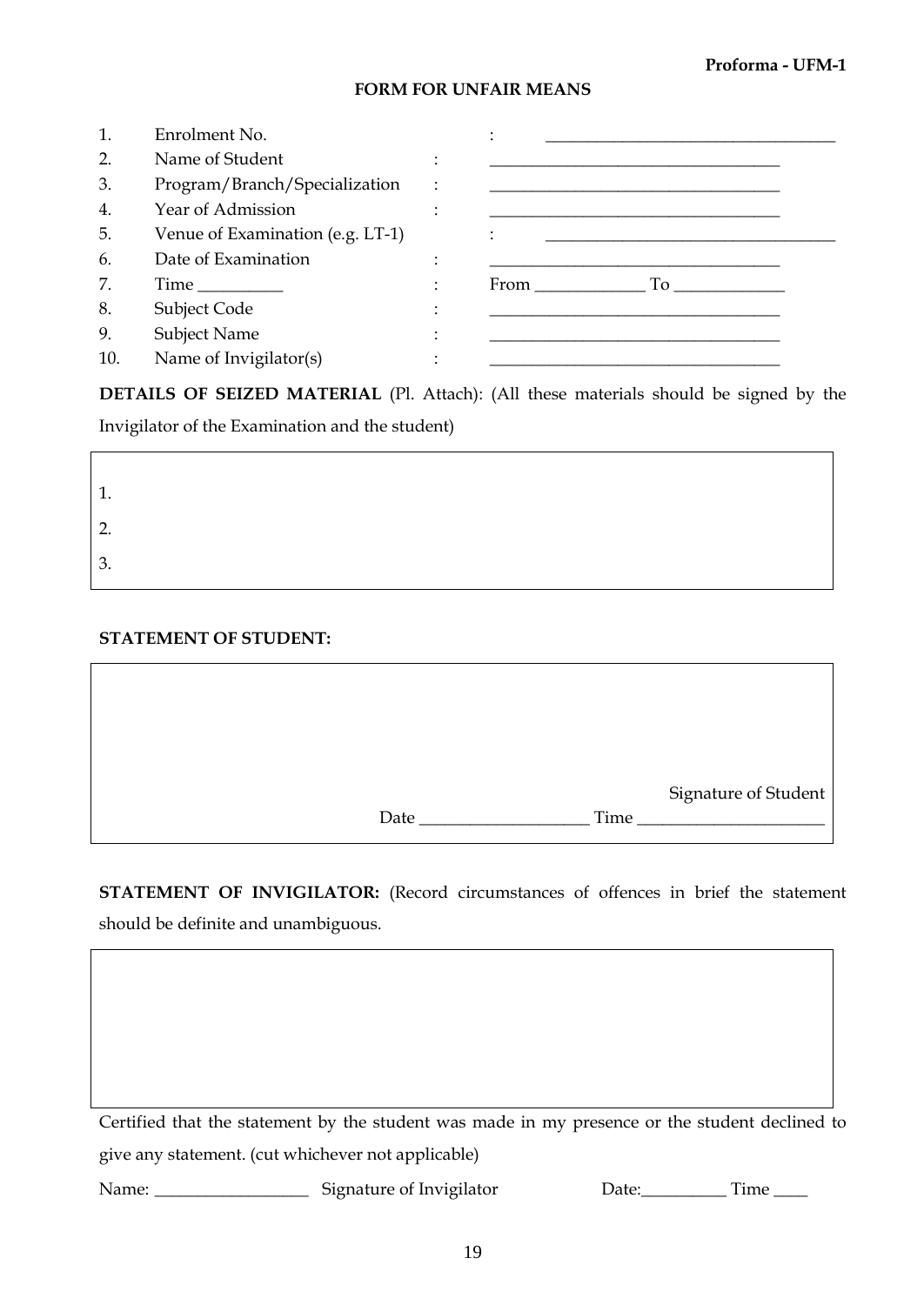### **SECTION-3**

## **Procedure for Enquiries and Punishments on Disciplinary Cases of Students**

The welfare and discipline of students are two integral parts of an Institutional behaviour. Student"s behaviour and discipline will therefore be assessed and will receive the same attention as the academic work.

The discipline of the students will therefore be closely monitored in the campus, class rooms, laboratories, play grounds, Annapurna and in the hostels in respect of residing students and outside the campus for both residing and non-residing students. Adherence to discipline norms will be evaluated at the end of each academic year and will be reflected as proficiency grade.

## **(A) PROCEDURE FOR PROCESSING CASES OF INDISCIPLINE**

- (i) A student shall be guilty of misconduct and breach of discipline if he or she violates any of the provisions of the standing orders issued by the Institute. Any case of indiscipline received / observed shall be referred to Dean Students Welfare (DSW) who after considering the case may decide as under:
	- (a) Dispose of the case, depending upon the nature of indiscipline/ misconduct, at his own level.
	- (b) Refer the case to Proctorial Board for enquiry.
	- (c) Forward the case to the Vice-Chancellor with his detailed comments.
- (ii) The Vice Chancellor may suspend a student(s), for an act of indiscipline which is detrimental to healthy atmosphere / law & order in the campus, if in his judgment a prima facie case of breach of discipline exists against the student(s) and institute an inquiry by Proctorial Board.

### **(B) PROCEDURE FOR ENQUIRY**

Proctorial Board on receipt of the case, shall issue a notice containing the substance of charge/imputation or misconduct against the student(s) concerned and requiring the student(s) to submit statement of defence within a specified period. This notice shall also specify the date on which the student(s) will appear before the committee in person to answer the charges. The committee will, after examining the charged student(s) and such other persons whose testimony may have bearing on the incident, submit its report detailing findings and fixing responsibilities to the DSW/Vice Chancellor.

### **(C) PROCEDURE FOR AWARD OF PUNISHMENT.**

- (i) The DSW/ Vice Chancellor shall consider the report of the enquiry committee and decide upon the quantum of punishment to be awarded. This shall be promulgated by the Registrar.
- (ii) In case of proposed punishment of rustication or expulsion the Registrar shall inform the student in writing of the charges, the proposed penalty and the clauses under which the Institute proposes to take action. The student will be given 5 days notice to "Show Cause" why the proposed penalty should not be imposed.
- (iii) The reply if any, received shall again be placed before the DSW/ Vice Chancellor who after due consideration shall award the final punishment. In Case no reply is received by the stipulated time, it will be presumed that the student has nothing to offer in his defence and the punishment proposed shall be imposed.
- (iv) Final decision on acts of indiscipline would be communicated in writing to the concerned student with an entry in his/her personal record.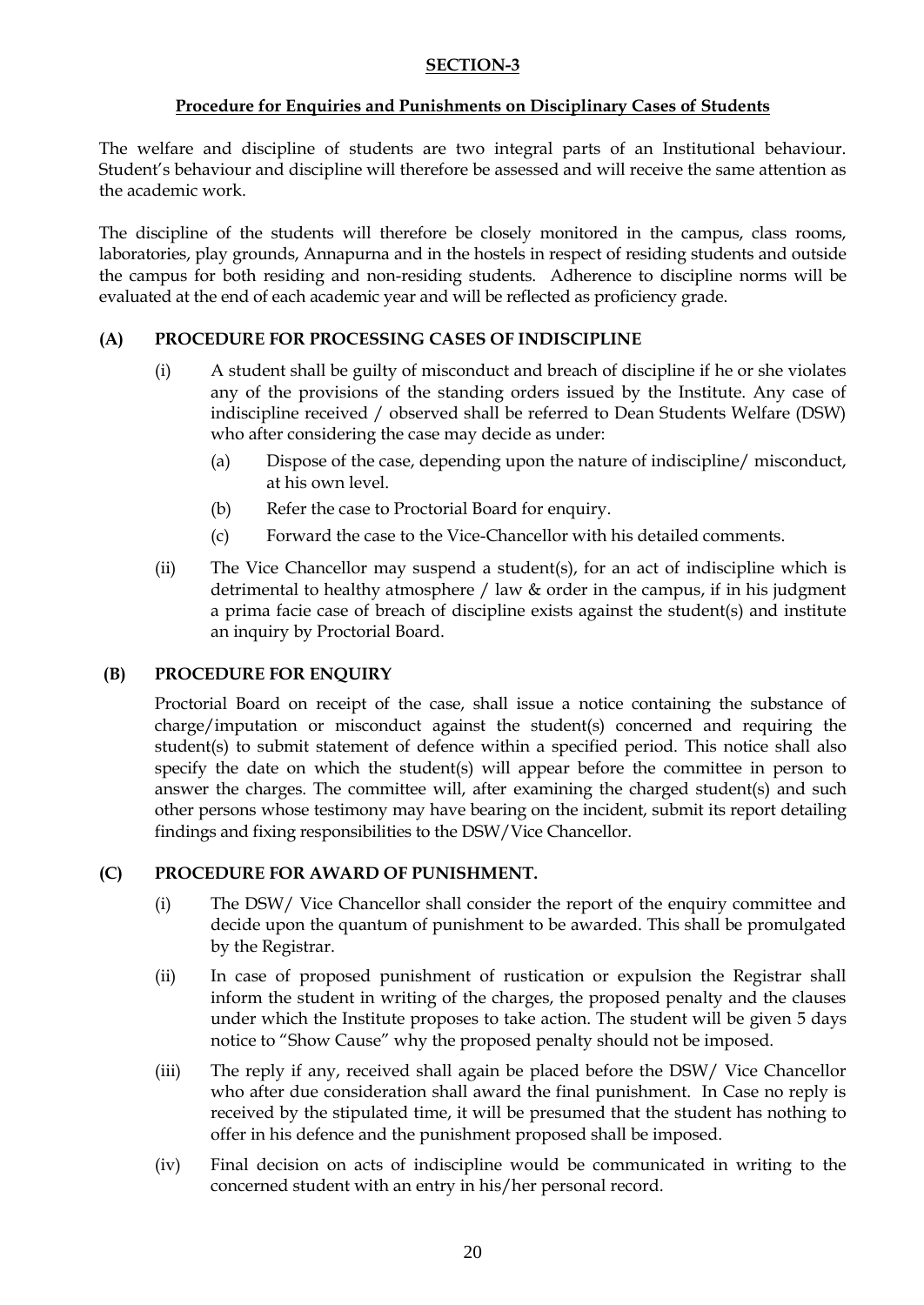### **(D) GUIDELINE FOR PUNISHMENTS FOR ACTS OF INDISCIPLINE**

The following punishments may be imposed for acts of indiscipline / misconduct for good & sufficient reasons. The list is not exhaustive.

- (i) Written Warning.
- (ii) Imposition of suspended monetary fine and warning. A suspended fine becomes operative if the concerned student is found guilty of another act of indiscipline during the remaining period of his/her study in the Institute.
- (iii) Imposition of monetary fine.
- (iv) Deduction of marks from the discipline group of marks.
- (v) Any combination of (i), (iii) and (iv) above.
- (vi) Rustication/Expulsion from the Institute.
- (vii) Suspension / expulsion from Hostel / Institute.

## **(E) COMPETENT AUTHORITY TO AWARD VARIOUS PUNISHMENTS**

- (i) For punishments at D above, from (i) to (v), the competent authority shall be  $DSW/$ Vice-Chancellor.
- (ii) For punishments at D from (vi) to (vii), the competent authority shall be the Vice-Chancellor only.

# **(F) PROCEDURE FOR AWARDING GRADES FOR THE DISCIPLINARY GROUP OF MARKS**

- (i) The disciplinary grade awarded at the end of each Academic Year will be reflected on the Grade Sheet of even semester.
- (ii) Computation of yearly Discipline Grades.

(iii) A student shall automatically get A+ grade, if no act of indiscipline is recorded against him/her. As a guideline maximum marks to be deducted for offences/punishment awarded are given in the table below. The list is neither comprehensive nor complete as each case shall be dealt with on its own merit and decided by the Competent Authority.

|     | S.No. OFFENCE/PUNISHMENT AWARDED        | Max Mks TO BE   |
|-----|-----------------------------------------|-----------------|
|     |                                         | <b>DEDUCTED</b> |
| (a) | Written Warning                         | 05              |
| (b) | Mass bunking of class                   | 05              |
| (c) | Visiting socially unacceptable web site | 10              |
| (d) | Violation of hostel rules               | 15              |
| (e) | Suspension from hostel/campus           | 15              |
| (f) | Violation of academic rules             | 25              |
| (g) | Indulging in violence                   | 60              |
| (h) | Damage to institutional property        | 80              |
| (i) | Expulsion from hostel/Institute         | 80              |
|     |                                         |                 |

(iv) The deduction in marks from the disciplinary grade shall be cumulated over the academic year, the events and the acts, the commensurate grades are as follows: -

| <b>Range of Deduction</b> | <b>Grade To Be Awarded</b> |
|---------------------------|----------------------------|
| of Disciplinary Marks     |                            |

| $00 - 10$ | $A+$      |
|-----------|-----------|
| $11 - 20$ | A         |
| $21 - 30$ | $B+$      |
| $31 - 40$ | B         |
| 41 – 50   | $C_{\pm}$ |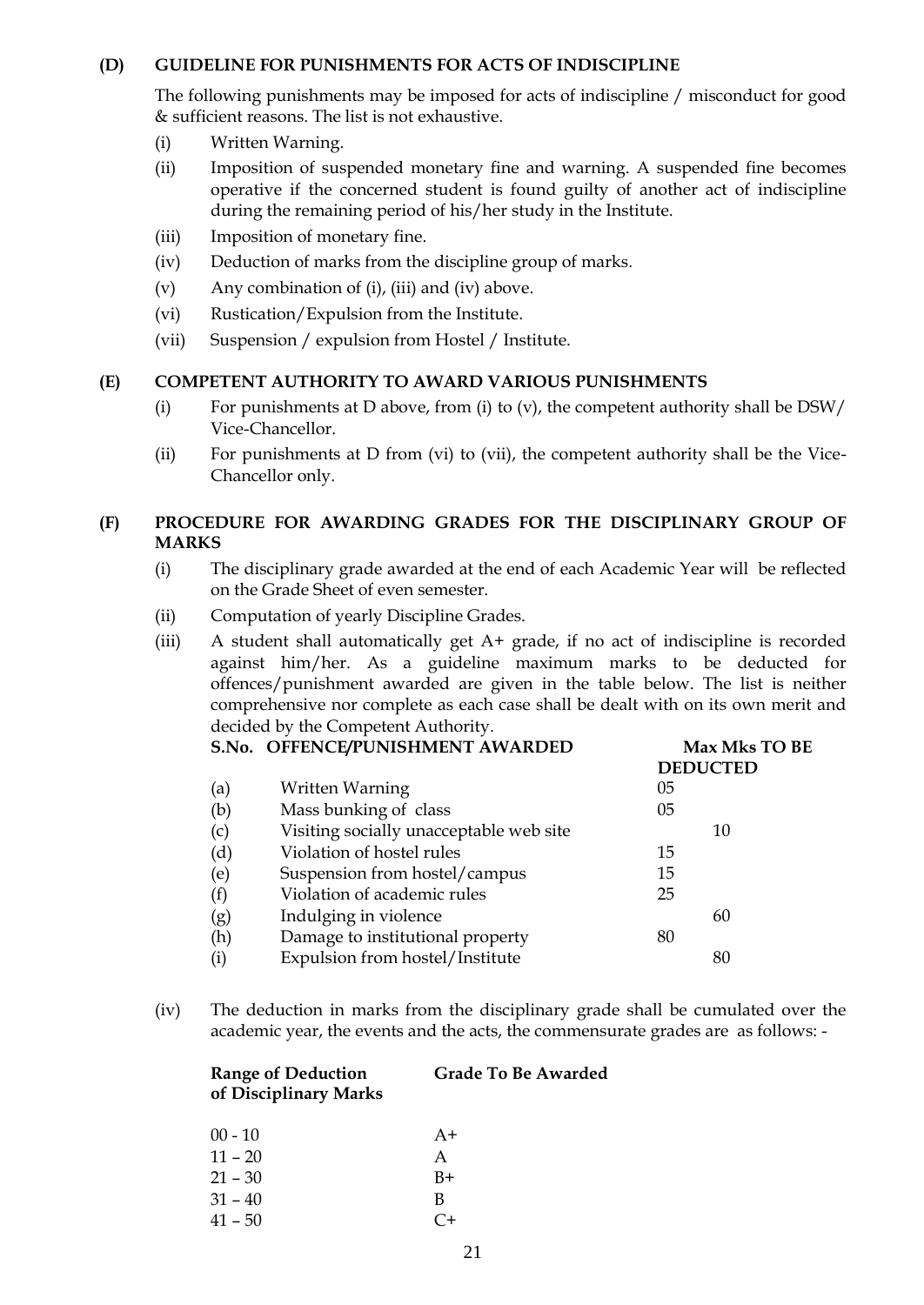| $51 - 60$ |   |
|-----------|---|
| $61 - 80$ | D |
| >80       | F |

- (v) Annual computation of discipline grades shall be carried out by a committee constituted by the VC. The committee will review the grades based on overall adherence to discipline and conduct by the affected students and make recommendation to Vice Chancellor thru DOSW for his approval.
- (vi) The discipline grades at the end of the programme may be revised by a committee comprising DOSW as chairperson and two professors to be nominated by the by the Vice Chancellor. The committee will make suitable recommendation based on overall adherence to discipline and conduct by the students during the entire programme.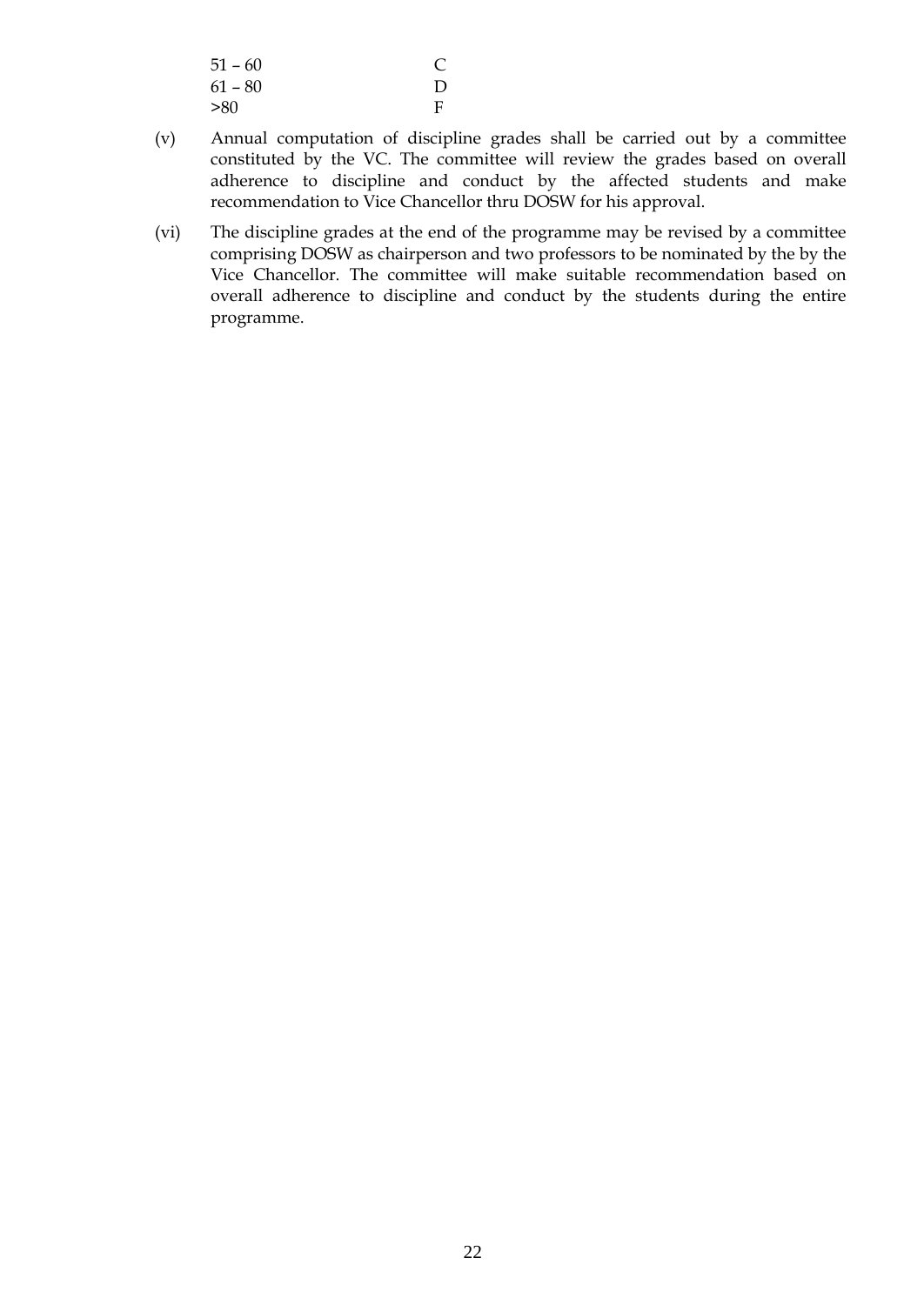### **SECTION-4**

### **STANDING ORDERS**

## **1. General**

- 1.1 Students of the University must study the Standing Orders carefully and also make themselves familiar with these instructions, pertaining to their academic, co-curricular and other activities.
- 1.2 Any amendments/additions to these Standing Orders will be notified through notices displayed on notice boards and circulated in the usual manner. The plea of ignorance will not be entertained for any breach of orders in force from time to time. Therefore, students must see the notices on the Notice Boards/ Website/Web Kiosk regularly.
- 1.3 The schemes for all academic works and for the Examinations will be notified to the students separately by the Registrar/Academic Deptts.
- 1.4 The V.C. is overall incharge of the academic activities including attendance and leave of students. Any complaint within the jurisdiction of the concerned section will be dealt-with by the Officer incharge of the section.
- 1.5 Dean Students Welfare (DSW) will deal with the welfare and discipline of all students in the campus including Hostel and also outside the campus and will ensure maintenance of good conduct. DSW will be assisted by other members of faculty.

## **2. Conduct and Behaviour**

- 2.1 Students should attend all their classes and strictly observe class timings. They should likewise carry out other out-door and extra-curricular duties assigned to them. Their attendance and leave is governed by the regulations pertaining to them.
- 2.2 Students must give their undivided attention to their academic work and must be respectful to their teachers and supervisors.
- 2.3 **All students must carry I-cards with them at all times**. Identity card can be asked to be shown by the student by any competent authority including security guards at the entry gate of the institute as well as hostel. I-card is an important document. Loss of I-card may invite fine in disciplinary grade or monetary fine as decided from time to time.
- 2.4 Students must conduct themselves with due decorum in the classes, laboratories, etc. and move in an orderly and disciplined manner. They must conduct themselves in a manner worthy of great traditions.
- 2.5 Students, who fail to make sufficient progress in their studies and also do not maintain the required attendance in the classes, are liable to be debarred from appearing in the final Examination and will be awarded Fail grade.
- 2.6 If in a particular class/period more than 50% students are absent, it would be regarded as mass absenteeism and an act of indiscipline. Disciplinary action will be taken on the students indulging in mass absentees.
- 2.7 No student shall disobey any order issued by the University. Students must behave with due decorum towards their fellow students. Girl students must be shown special consideration in this regard.
- 2.8 Students should not indulge in violence of any kind with fellow students, teaching faculty and employees of the University within or outside the Institute. Violence by any student or group of students will lead to severe disciplinary action.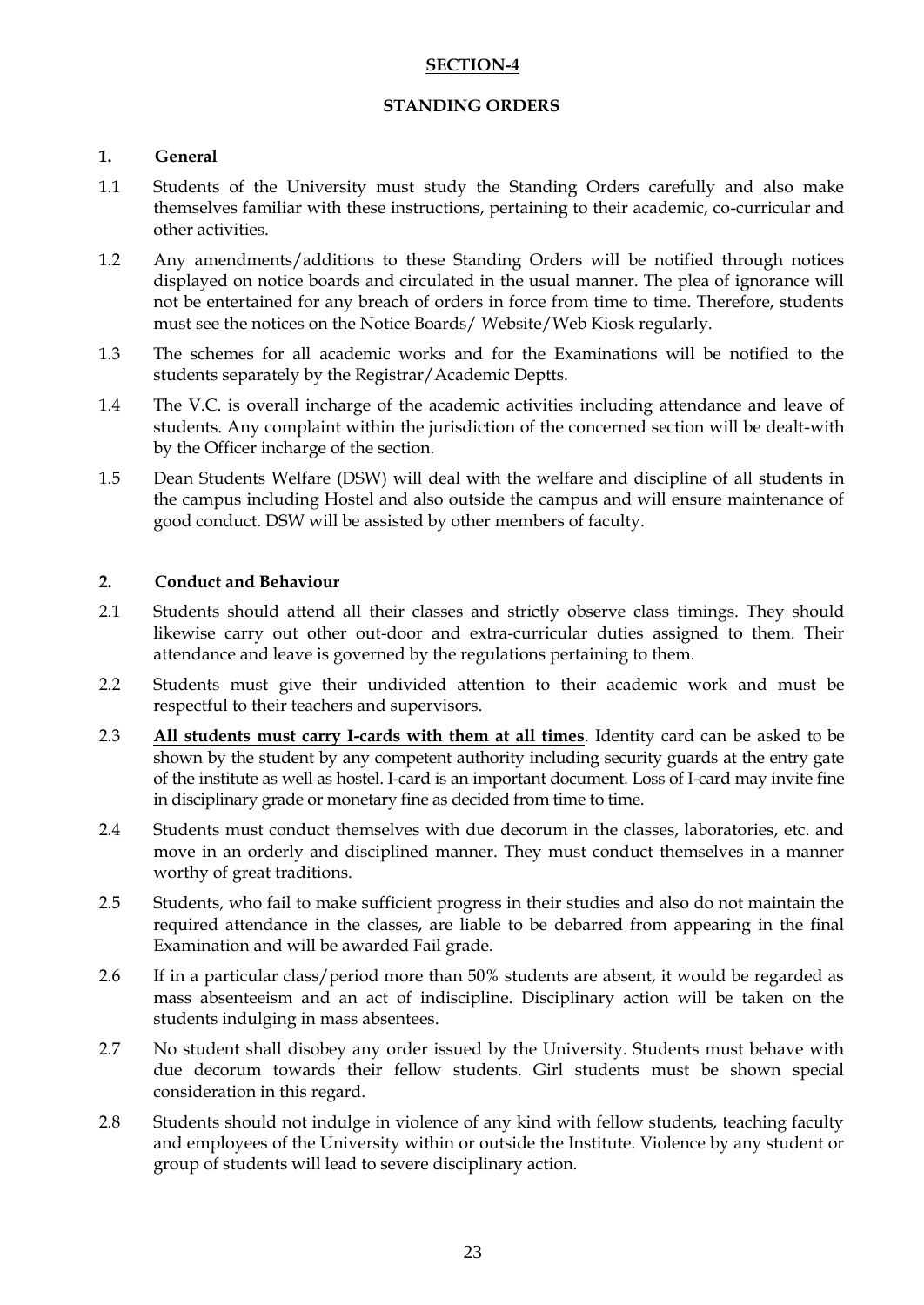- 2.9 Students are not allowed to become members of outside societies or allowed to join discussion of a political nature or to take part in any political activity without prior permission of the University.
- 2.10 No meeting of the students other than those organized under the aegis of the various recognized students activities shall be called without the prior permission in writing from the Vice Chancellor.
- 2.11 No meeting/function within the Institute campus to which any outsider is invited shall be organized nor shall any outsider address the students without the prior permission in writing from the Vice Chancellor.
- 2.12 No students shall use unfair means at any of the Examinations and tests or attempt or threaten the staff to get undue advantage. Disciplinary action shall be taken against defaulters as per the rules of the University.
- 2.13 Students must pay all fees and other dues on specified dates. If they do not do so, they render themselves liable to penalties as in force from time to time.
- 2.14 Students must take good care of all University property. Any damage to Institute property shall be viewed as indiscipline. Such student(s), in addition to facing the disciplinary action, shall have to replace the damaged property and make good the losses caused due to their action. Students must use the furniture and fittings with due care and must not deface buildings, roads, furniture and fittings etc. in any manner.
- 2.15 Students must handle the laboratory equipments, instrument and machinery that they have to use in course of their work with great care. Any damage or breakage of such equipment etc. due to improper use of negligent handling will have to be made good by the students concerned.

### **2.16 Ragging in any form is unlawful and strictly prohibited. Student found ragging shall be expelled from the University and FIRs lodged against them.**

- 2.17 Use of mobile cellular phone inside the Academic, Administrative area, Library, Labs, Corridors, Toilets, Coffee shop, Tuck shop, Classrooms is strictly prohibited. Mobile phones must be kept in silent mode and attended to outside the Academic/Administrative block. Use of mobile phone with cameras is strictly prohibited. Violation will lead to confiscation of the mobile phone.
- 2.18 All the students are required to observe the prescribed dress code while moving in the Administrative/Academic block including Labs & LRC on working days. Students not wearing the prescribed dress code may be denied entry to the Institute except PG students.
- 2.19 Consumption of liquor or any other intoxicating drug or smoking is strictly prohibited within the hostel, campus or outside. Offenders will be summarily expelled.

### **3. Learning Resource Centre (LRC)**

- 3.1 Students must follow the LRC rules for borrowing books. They must show their Identity Cards when asked for. The books must be returned on or before the due date of return of the book.
- 3.2 Library books should be used with great care. Tearing or folding or cutting of library books or making any mark on them is not permitted and shall lead to disciplinary action. Any defect noticed at the time of borrowing books must be brought to the notice of the Library staff immediately, otherwise the borrower may be required to replace the book by a new copy or pay double the cost of the book.
- 3.3 In open access LRC like ours, replacement or misplacement of books on the shelves by the readers is not desirable. Readers should leave the book on the table after use.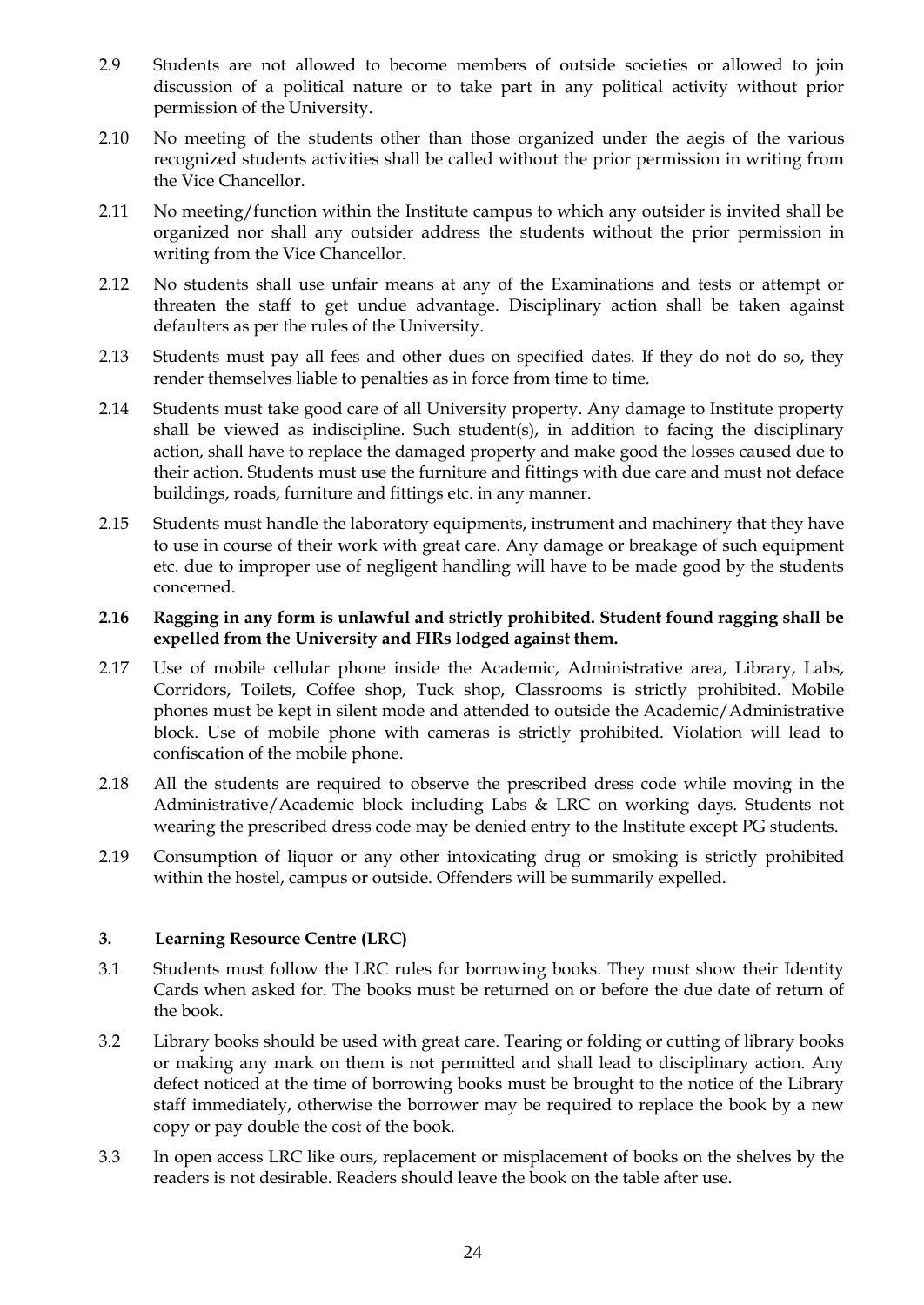- 3.4 LRC cards are non-transferable and they should be kept securely otherwise the borrower shall be held responsible for the books issued against cards.
- 3.5 Before leaving the LRC, a student should make sure of getting the LRC books properly issued at the counter against the card.
- 3.6 Personal property or books other than those belonging to the LRC must be deposited at the entrance gate.
- 3.7 The loss of LRC books or borrowers card must be immediately brought to the notice of the Learning Resource Manager (LRM) in writing.
- 3.8 Polite and courteous behaviour inside the LRC is expected from all the users and silence must be observed inside the reading rooms.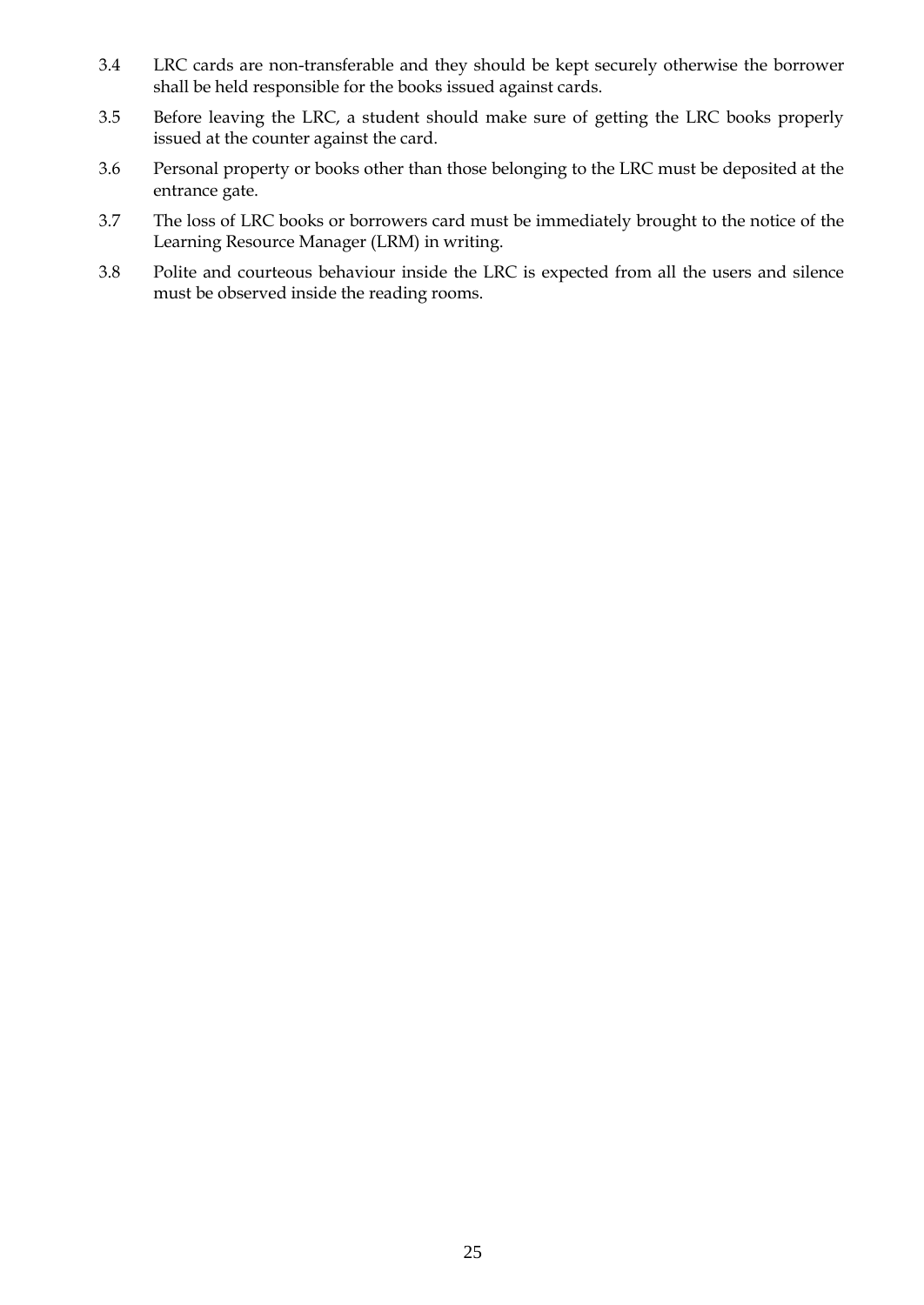### **SECTION-5**

### **STANDING ORDERS FOR HOSTEL STUDENTS**

A new student, on arrival, will report to the Hostel Warden/Administrator who will allot him/her a room/seat in one of the Hostels after the student has paid fees and got registered.

The following are the Standing Orders for compliance by all Hostel inmates:

- 1. At the time of occupying the room, student must check the room furniture, fixtures, electrical fittings etc. and sign receipt. He/she will be charged for any loss, damage done to furniture, fixture, fittings and articles issued to him/her along with the disciplinary action if warranted. Sketching/painting on walls is prohibited. Rooms once allocated are not to be changed without the written permission of Competent Authority.
- 2. Students themselves are responsible for all their belongings. They must ensure all their valuables including laptops are properly locked and not left outside even for short period. They are advised to use good quality locks.
- 3. Students must show their ID card to the security staff every time they enter/leave Hostel gate.
- 4. Inmates are required to compulsorily get their rooms cleaned by the house keeping.
- 5. **Smoking, consumption/possession of liquor, intoxicants, drugs, cigarettes, hookah etc inside or outside the Campus is strictly prohibited. Any violation will invoke severe penalty including rustication from the Hostel/ Institute.**
- 6. Inmates should not indulge in acts such as loud playing of musical instruments or radio or loud singing or dancing etc. which may disturb others at study or work in the Hostels.
- 7. Students are not permitted to keep fire-arms or any lethal weapon with them in the Hostel premises even though possessing a license for it.
- 8. Students are prohibited from keeping obscene literature/video films/CDs in their possession. Any violation in this regard will result in severe disciplinary action.
- 9. Electrical appliances like electrical irons, heaters, VCD/DVD player, T.V., V.C.P. and V.C.R. etc., are not permitted in hostel rooms.
- 10. Hostel inmates fiddling with the electric connections, computer cabling, outlets, fittings and using additional electrical appliances shall be penalized, and the appliance / gadget will be confiscated.
- 11. Lights, Fans etc. should be switched on only when needed and switched off when not required or when going out of the room. Similarly, water taps must be closed promptly after use. Electricity and water are scarce resource and needed to be conserved.
- 12. Students, unless specially permitted, will be allowed to occupy the rooms allotted to them in their hostel only a day prior to commencement of their academic session. Likewise they must vacate their rooms, within 3 days of the closure of their academic session. They will render themselves liable to disciplinary action and payments at enhanced rates for any unauthorized occupation beyond the stipulated period mentioned above.
- 13. Before proceeding on summer vacation, students must hand over the charge of their rooms, the furniture and the fittings etc. to Hostel Supervisor / Caretaker and get a receipt from him. If a student fails to do so, the Warden / Administrator is authorized to break open a locked room and make an inventory of the articles found therein. The Institute authorities shall not be responsible for the private belongings of the students found in such rooms.
- 14. The Warden / Administrator is assisted by a Supervisor / Caretaker in day-to-day working of the Hostels. The Hostel inmates shall refer their difficulties of whatever nature to the